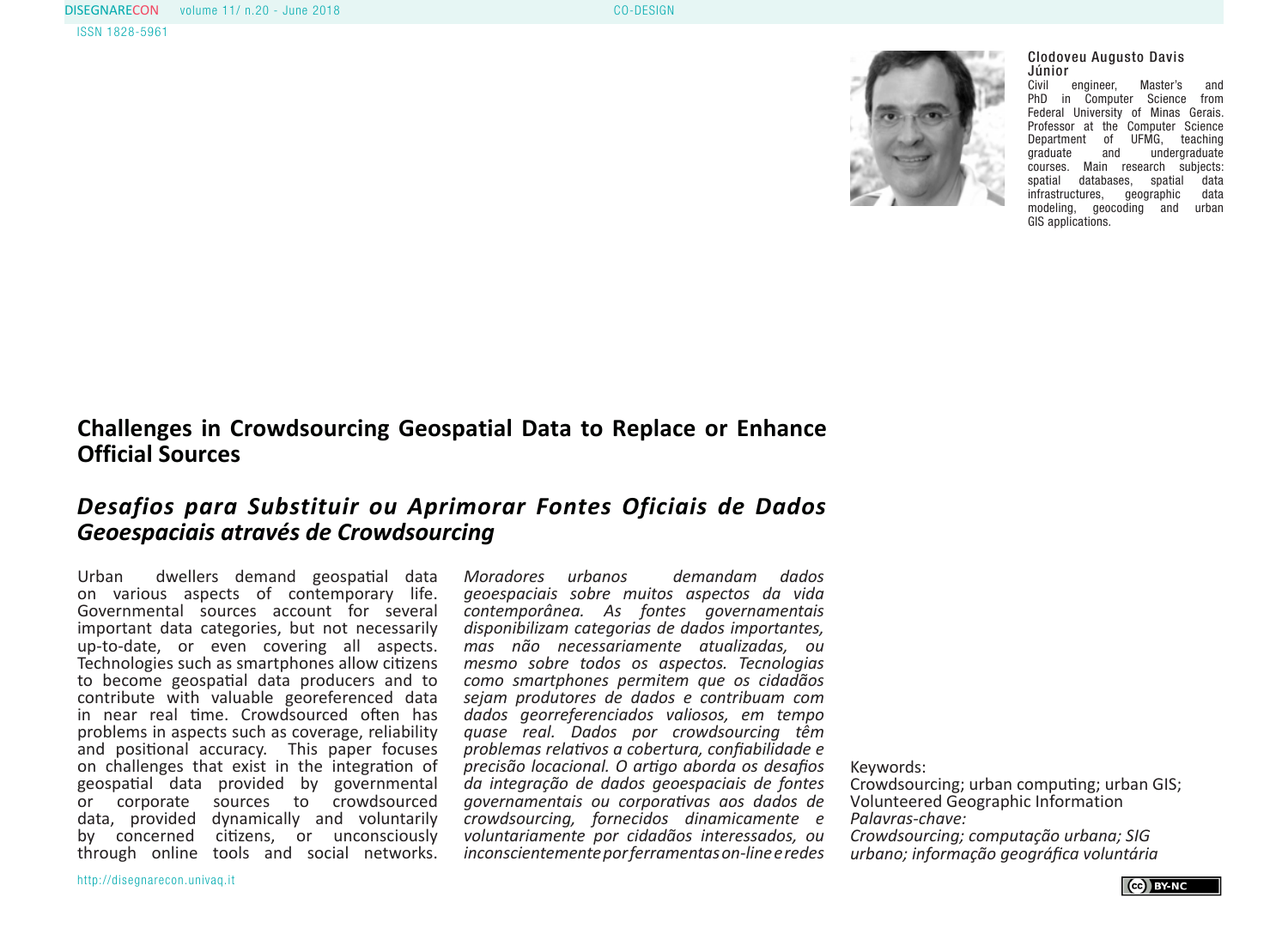volume 11/ n.20 - June 2018 CO-DESIGN 1.2 DISEGNARECON DAVIS JR.

ISSN 1828-5961

#### 1. INTRODUCTION

Traditionally, data that comprise urban geographic information systems (GIS) are produced by public or private organizations whose responsibilities include tax-oriented cadastral surveys, infrastructure management, or distributed public services, as in the case of utility companies. Such traditional data sources, however, are increasingly unable to create and maintain detailed datasets on various aspects of urban life. Today's citizens, equipped with Internet-connected smartphones and their array of sensors, services and applications, demand more geographic information for their daily activities.

As a result, a wide array of new information providers supplies valuable information that is not connected or derived from the traditional sources. Many of the features in OpenStreetMap [1] (OSM), and the contents of location-based services such as Google Places [2] , Foursquare [3] , Yelp [4] and others go beyond basic cartography and official data sources, and complement them with data on mobility, commercial activities, points of interest and many other information categories.

Much of the content found in these novel sources, however, is provided by volunteers, through crowdsourcing platforms such as OSM, or by business owners themselves, based on their interest to show up in widely used apps. There is no guarantee, for these alternative sources, of broad or complete coverage, of uniform quality, or of unbiased content generation (Goodchild, 2007a). If there are more volunteers who know a region and are able to contribute, data density and quality in that region tends to be higher (Flanagin and Metzger 2008, Haklay 2010, Goodchild and Li 2012). Businesses that do not seek the attraction of passersby or of online users, such as travelers, are not attracted by these platforms. Examples include law firms and business-tobusiness companies (Wenceslau, Davis Jr. et al. 2017).

As a result, we observe that, nowadays, useful and relevant geographic data are not always cartographic in nature, not always obtained from official sources, and, as a consequence, not always complete or homogeneous. Nevertheless, we expect such data to complement, enhance or even partially

replace official sources. In the next sections, we will explore ideas and limitations in that direction

#### 2. COLLABORATIVE DATA COLLECTION

The quantity and variety of spatial data available online to the common citizen have increased rapidly. Since the introduction of Google Earth, in 2004, and of Google Maps, in 2006, there is a growing interest on tools and resources that allow people to spatially locate points of their interest and that offer locationbased services, such as address location and vehicle routing. Such a wide interest expanded the range of possibilities to other directions. Following the ideas behind the Web 2.0 movement, common individuals, equipped with low-cost and widely available hardware and software, have become important actors in the creation, dissemination and maintenance of geographic information (Goodchild 2007b, Kuhn 2007). Many recent initiatives show that people are willing to contribute, voluntarily and with no expectancy as to economical rewards, to the creation of new datasets and for the updating or correction of errors in existing ones (Krumm 2007, Maguire 2007, Silva and Davis Jr 2008).

The costs involved in creating new and detailed geographic information, typical of urban applications, are no longer entirely supported by governmental mapping agencies. In place of fully centralized and official urban GIS datasets that were relatively common ten to twenty years ago, there is currently the need to deal with a patchwork of data sources, in which official data producers participate only with themes that comprise their institutional responsibilities and require systematic updating (Craglia, Goodchild et al. 2008).

Citizens can be incorporated in this process, by supplying (1) indications about where the official data are disparate from the reality, (2) current information obtained on-site, using equipment such as smartphones, (3) dynamic, up-to-the-minute information on distributed urban events, and (4) their personal knowledge on details of their local reality, as urban dwellers or community members. This involvement of potentially large groups of citizens in data collection and production is identified by many names, as described in the next section, but

http://disegnarecon.univaq.it

#### 2.1. CONCEPTS AND TERMINOLOGY VARIATIONS

The literature that discusses crowdsourcing of geographic data and information brings various designations for the process. Neogeography (Turner 2006) reflects the set of techniques and tools that do not fit traditional geography, and are employed by regular citizens that are familiarized with their surroundings (Haklay, Singleton et al. 2008, Goodchild 2009). Public Participation Geographic Information Systems (PPGIS) seek incentivizing communities to participate politically, in governmental actions of their local interest (Drew 2003, Elwood 2006, Johnson and Sieber 2013, Lin 2013). Some initiatives use the expression Citizen Science to characterize data collected by non-professional people that focus on contributing to scientific projects (Haklay 2010, Haklay 2013).

The expression Volunteered Geographic Information (VGI) (Goodchild 2007a) is also used in thee context of allowing volunteers to contribute with initiatives of geographic data collection and map updating, in a perspective that employs "citizens as sensors" (Goodchild 2007b).

A useful taxonomy to differentiate and classify<br>crowdsourcing techniques is proposed by crowdsourcing techniques is Mateveli, Machado et al. (2015). This taxonomy considers two dimensions: the process used for data capture, and the level of participation of the user, or volunteer. Figure 1 shows the taxonomy schematically. Each quadrant consists in a context for the combination of the two dimensions. (Fig. 01).



(ce) BY-NC

Figure 1 - Crowdsourcing and crowdsensing taxonomy. Adapted from Mateveli, Machado et al. (2015).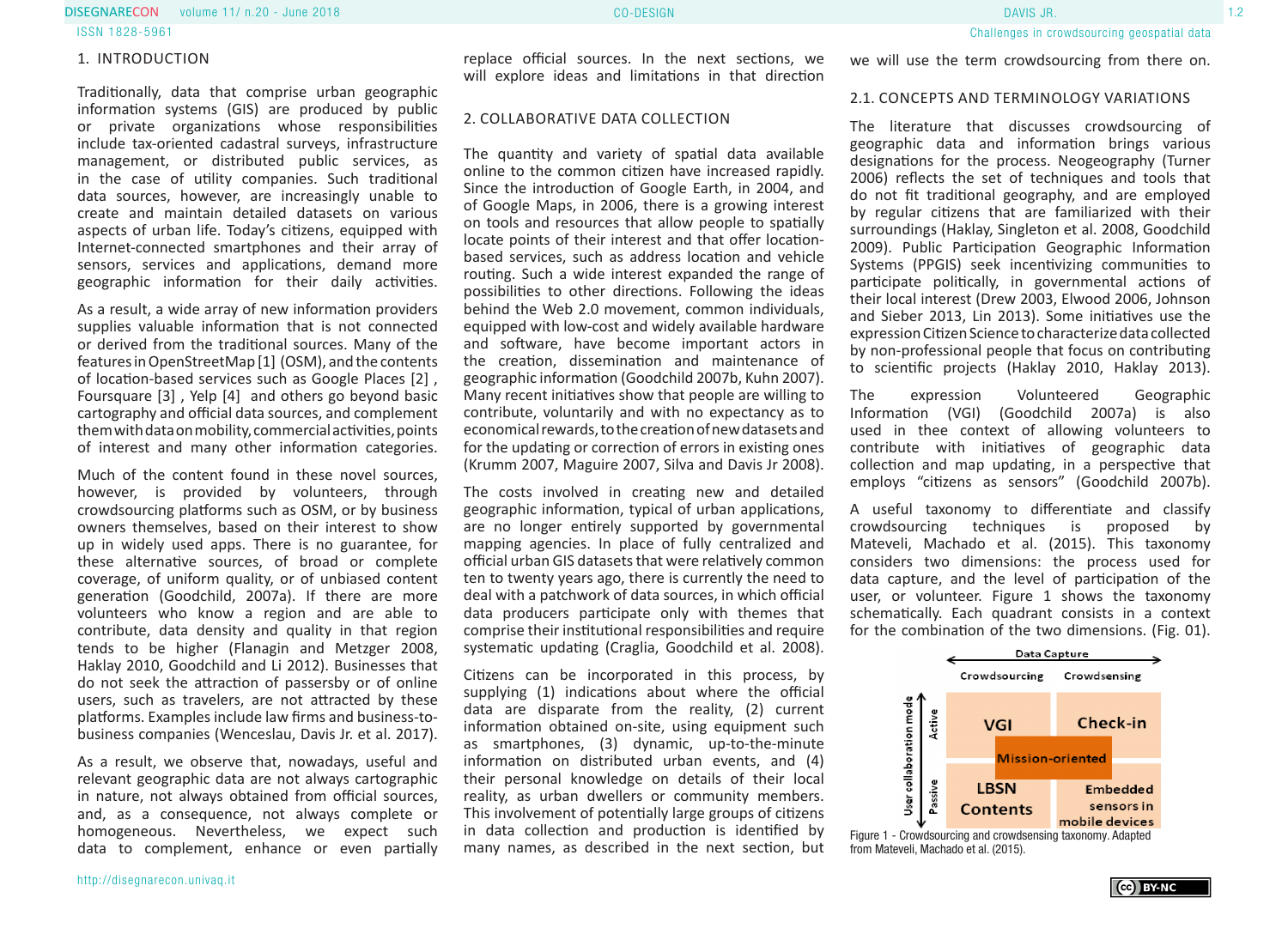#### volume 11/ n.20 - June 2018 CO-DESIGN 1.3 DISEGNARECON DAVIS JR. ISSN 1828-5961

a) Active crowdsourcing - takes place when the user supplies information consciously, typically as a volunteer, and knows how the information is supposed to be used. Examples include the OpenStreetMap [1] initiative and the Flooding Points project (Hirata, Giannotti et al. 2015).

b) Passive crowdsourcing - occurs when information is obtained from material posted by the user for other ends, that is, useful information are extracted from content placed online by someone without the explicit involvement of such user. A common example is the extraction of information from location-based social networks, such as Twitter, based on the message text or on specific hashtags (Davis Jr, Pappa et al. 2011, Gomide, Veloso et al. 2011, Chatfield and Brajawidagda 2014).

c) Active crowdsensing - corresponds to the active collection and sharing of information that is captured by sensors embedded in mobile devices. For instance, a user checks in a point of her interest, whose position is determined by the smartphone's GPS (Ballatore, MacArdle et al. 2010, Mytilinis, Giannakopoulos et al. 2015). Another example involves the active collection of sound level data by a noise pollution denouncement application (Vellozo, Pinheiro et al. 2013).

d) Passive crowdsensing - happens when information is captured by sensors in mobile devices, but without direct interaction of involvement of the user. The collection of trajectory and speed data by urban traffic navigation tools such as Waze [5], and the capture of other environmental data using smartphone sensors (Chowdhury, Patwary et al. 2014) are examples of passive crowdsensing.

e) Mission-oriented - At the center of Figure 1 an element was used to incorporate mission-oriented crowdsourcing or sensing initiatives. Such applications start with a list of tasks that need to be executed, and then seek volunteers to complete them (Chen, Fu et al. 2014). Mission-oriented initiatives can take place within the scope of all four dimensions defined in the taxonomy, and can be aided by recommendation systems techniques that identify potential volunteers based on their online profiles.

Notice that some applications can be the source of more than one type of crowdsourced/crowdsensed data.

Waze, for instance, involves both passive crowdsensing, in regard of vehicle speed and location, and active crowdsourcing, when its users inform others through the app about accidents, traffic jams or roadblocks.

#### 2.2. VOLUNTEERED DATA

Within the scope of crowdsourcing, taken in a broader sense, as proposed in the taxonomy presented earlier, and incorporating the various definitions and names proposed in the past, the roles of contributors can vary widely. They can range from localized and precise map updates or the generation of novel data themes, to the denouncement of misconduct or environmental abuse. They can incorporate opinions, and foster discussions. Crowds can exert quality control, by expressing agreement or displeasure with individual contributions by peers.

Furthermore, contributions can be anonymous or publicly identified. Online tools can request simple contributions on single themes, or open up a variety of thematic possibilities for data collection at the same time. Contributions can be validated by peers, can be moderated by systems administrators, or be taken individually, with no restrictions. Comments and discussions can be allowed, or discouraged for the sake of simplicity and speed. Complementary multimedia information, such as images and video, can be collected simultaneously to geolocated contributions. Contributors can receive feedback, or praise, that can then be propagated to her friends and acquaintances using social media.

Anyway, the range of possibilities for volunteers is very broad, defying the developers of general-use crowdsourcing tools. Many frameworks or software platforms for the creation of geographic crowdsourcing or VGI tools have been proposed. Ushahidi [6] was proposed as a PPGIS initiative, but evolved towards becoming a framework for the development of data collection applications directed to crisis management scenarios. The framework allows people with some software development experience to customize its appearance and resources (Okolloh 2009).

Sheppard (2012) also presents a framework for mobile and Web applications, directed towards more experienced developers, and aiming at reducing the difficulty in the development of new applications with little loss of flexibility through the use of HTML 5.0 cross-platform features. The ClickOnMap project [7] (de Souza, Lisboa Filho et al. 2013) focuses on the creation of metadata and on the assessment of contributions by peers.

Based on a previous project by the same group, ClickOnMap also implements the description of contributions using wikis, which can be revised by other users, and a set of analysis tools, such as geographic visualizations and graphics, both with support to filtering contributions by type. ThemeRise [8], a framework for generating VGI applications, was implemented with current and flexible technologies, such as HapiJS, Sequelize, AngularJS, Leaflet and the C3 visualization library, seeking to ensure extensibility and evolution (Davis Jr, Vellozo et al. 2013, Pinheiro and Davis Jr. 2018).

The framework manages the structure and characteristics of data collection target themes individually. Features include requiring or dismissing user identification, allowing comments or wikis about each contribution, a scheme for the gamification of user contributions, with a reward scheme for volunteer actions, and many other configuration options that allow theme managers to implement multi-thematic VGI applications. As it currently stands, ThemeRise allows creating and publishing VGI resources in minutes, while preserving a sophisticated control over themes, contributions and user experience.

More challenges lie in the path of future development of crowdsourcing and crowdsensing tools. Gathering useful information from location-based social networks becomes more challenging as concerns for privacy rise, in the wake of unlawful user profile data sharing. Spatial analysis tools and techniques need to be customized and redefined, considering the known limitations of volunteered data as to coverage and reliability. Natural language processing and sentiment analysis, techniques usually employed in the study of social networks, can be adapted for geographic data collection. Data mining and machine learning algorithms, likewise, need to be adapted and evaluated in the context of geospatial crowdsourced data.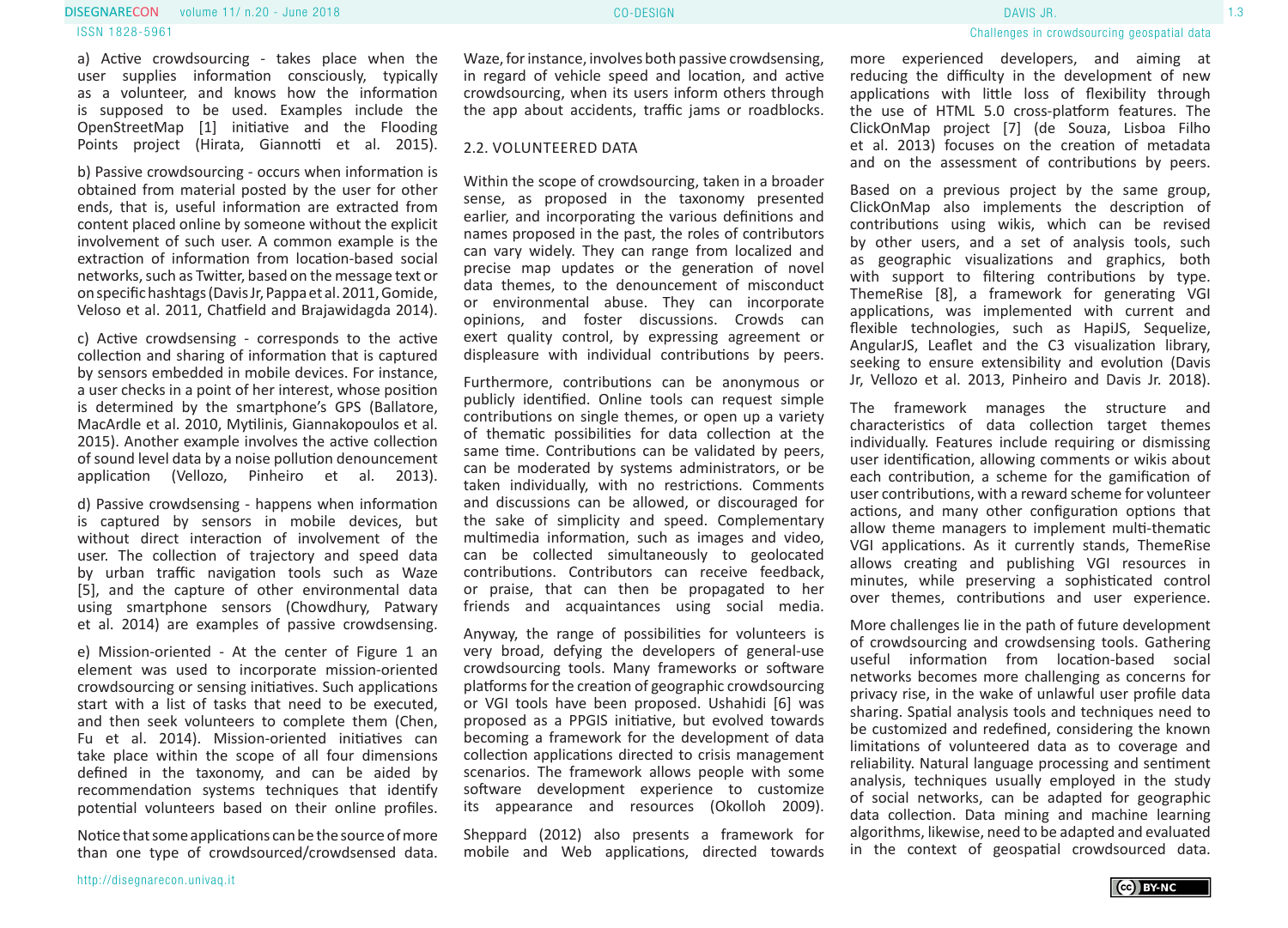### volume 11/ n.20 - June 2018 CO-DESIGN 1.4 DISEGNARECON DAVIS JR. ISSN 1828-5961

One aspect of such challenges, however, comes to the foreground, especially when taking into consideration urban problems and urban computing techniques: the need to integrate official and crowdsourced data. This aspect is explored in the next section.

#### 3. INTEGRATION OF VOLUNTEERED AND OFFICIAL DATA

Among their institutional responsibilities, several public organizations produce geo- graphic data of general interest. However, due to operational or technological difficulties, part of these data do not become accessible to the public, or is published in formats that preclude their dynamic integration to other data sources, thereby making it harder to accomplish more elaborate analyses.

In Brazil, even though the Law on Information Access [9] has been passed in 2011, most governmental data producers still lack a clear open data policy or practice. Some download sites are available, but most do not implement technological resources such as APIs or service-based spatial data infrastructures (SDI) to foster easy access to data that are relevant to the society at large. Maps are mostly available in PDF format, which is useless for further processing or uses other that direct viewing.

The Brazilian National Spatial Data Infrastructure contains mostly cartographic data, and is managed by the country's main mapping agency, the National Geography and Statistics Institute (IBGE), with a large participation by the Army's cartographic branch. The Law establishes mechanisms for requesting data and information, but the process is usually slow and ridden with bureaucratic hindrances.

Regardless of the degree of readiness by Brazilian institutions, the Law on Information Access is a fundamentally important resource for data access. It is based on a broader proposal, namely the Open Government Data initiative [10] , which dates back to 2005. This initiative has stipulated a number of principles for the sharing of public data, defined as all data that is not subject to valid privacy, security of privilege limitations, briefly summarized in Table 1

Other open government data principles were proposed, although not officially adopted. Some of these represent valid concerns on the availability of government data, such as principles on data being permanent, i.e., available at a stable Internet location indefinitely, or on data being trusted, i.e., digitally signed or including guarantees on publication data, authenticity and integrity. These principles are in line

Table 1 - Principles of Open Government Data

| Principle              | <b>Description</b>                                                                                                                                                                                                                                                                                                                                                                                                                                                                                                                                                                                                                                                                                                                                           |
|------------------------|--------------------------------------------------------------------------------------------------------------------------------------------------------------------------------------------------------------------------------------------------------------------------------------------------------------------------------------------------------------------------------------------------------------------------------------------------------------------------------------------------------------------------------------------------------------------------------------------------------------------------------------------------------------------------------------------------------------------------------------------------------------|
| Complete               | All public data must be made available.<br>Digital access is encouraged to the maximum. Bulk data should be made available, if<br>existing APIs or other mechanisms allow for obtaining only small slices of the entire<br>dataset at a time.                                                                                                                                                                                                                                                                                                                                                                                                                                                                                                                |
| Primary                | Data is available as collected at the source, with the highest possible level of<br>granularity, not in aggregate or modified form.<br>If the publisher chooses to transform data by aggregation or other technique to allow<br>summarized reading by end users, it still must publish the data in its full resolution.                                                                                                                                                                                                                                                                                                                                                                                                                                      |
| Timely                 | Data is made available as quickly as necessary, to preserve its value.                                                                                                                                                                                                                                                                                                                                                                                                                                                                                                                                                                                                                                                                                       |
| Accessible             | Data is available to the widest possible range of users, for the widest range of<br>purposes.<br>Data should be available online, so that this access can be enabled. Publishers should<br>consider how their choices in data preparation and publication can affect the access<br>by the disabled, and how it may affect users of a variety of software and hardware<br>platforms. Data must be published with current industry standard protocols and<br>formats, and using alternative protocols and formats when the industry standard<br>imposes burdens on the widespread use of the data.<br>Data is not accessible if it can be retrieved only through navigating Web forms, or if<br>there are any other technological restrictions to retrieve it. |
| Machine<br>processable | Data is reasonably structured to allow automated processing.<br>Free-form text is not a substitute for tabular and normalized records. Images of text<br>do not substitute the text itself. Sufficient documentation of the data format and the<br>meanings of normalized data items must be supplied.                                                                                                                                                                                                                                                                                                                                                                                                                                                       |
| Non-discriminatory     | Data is available to anyone, with no requirement of identification or registration.<br>Anonymous access must be allowed.                                                                                                                                                                                                                                                                                                                                                                                                                                                                                                                                                                                                                                     |
| Non-proprietary        | Data is available in a format over which no entity has exclusive control.<br>Proprietary formats impose unnecessary restrictions over who can use the data, how<br>it can be used and shared, and whether data will remain useful in the future. Their use<br>is not acceptable. If non-proprietary data formats may not reach a wide audience, data<br>should be made available in multiple formats.                                                                                                                                                                                                                                                                                                                                                        |
| License-free           | Data is not subject to any copyright, patent, trademark or trade secret regulation.<br>Reasonable privacy, security and privilege restrictions may be allowed.                                                                                                                                                                                                                                                                                                                                                                                                                                                                                                                                                                                               |

Challenges in crowdsourcing geospatial data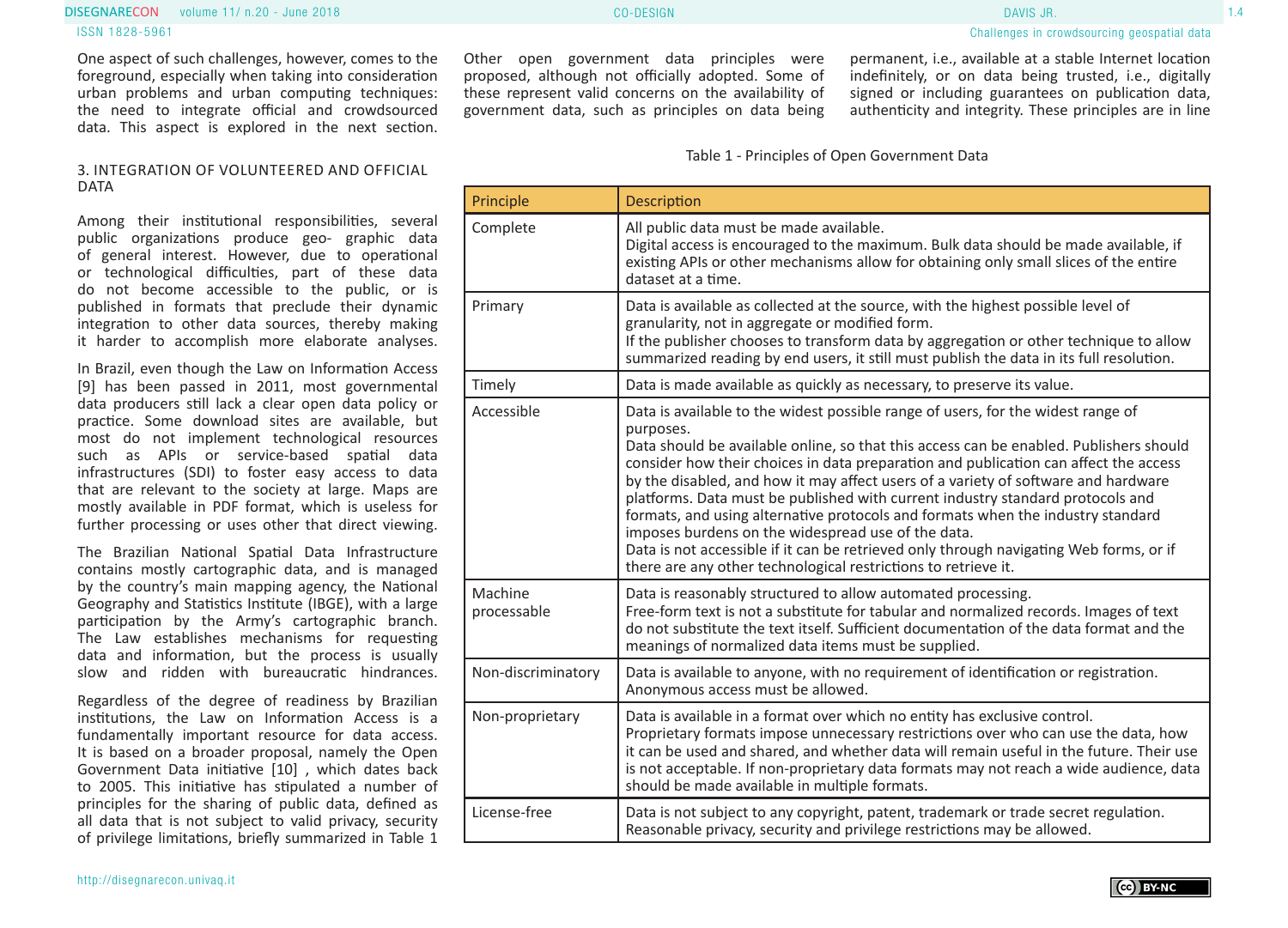#### volume 11/ n.20 - June 2018 CO-DESIGN 1.5 DISEGNARECON DAVIS JR. ISSN 1828-5961

However, most governmental data producers in Brazil still do not entirely adhere to the Open Government Data principles, even with the Law on Information Access. Geographic data sharing resources often rely on proprietary file formats, such as Shapefile, maps are published in PDF format, statistical data are published using spreadsheets, and open file formats, such as GML and GeoJSON are practically never used. Even open formats, such as the Global Transit Feed Specification (GTFS) [11], are seldom used, and some published file sets, as the one for the city of Belo Horizonte [12], are incomplete at the time of this writing. The notion of publishing geospatial data under Web services is limited to the SDIs that are in operation, and public APIs for basic information elements such as urban addresses and transit routes are non existent.

In that regard, our group has been working on assessing the integration of official and volunteered data sources in many different subjects. Wenceslau, Davis Jr. et al. (2017) discuss the integration of the official catalog for businesses in the city of Belo Horizonte, supplied by the local government, and extracted form the city's tax databases, to the location and description of businesses from online sources such as Google Places, Foursquare and Yelp. Results show that in some categories up to 75% of businesses that are found in crowdsourced records match the official dataset, while in other categories the number of matches is near zero. The higher match in categories related to commerce and services indicates that the official data might be successfully replaced by crowdsourcing in many situations, including the calculation of the city's Urban Quality of Life Index (Smarzaro, de Lima et al. 2017, Smarzaro, Lima et al. 2017.

Santos, Davis Jr. et al. (2017) present a study that aims the integration of data on traffic accidents in the city of Belo Horizonte (an earlier version of the study can be found in (Santos, Davis Jr. et al. 2016). Sources are the official accident reports, supplied by the police and the transit authority, and user notifications of accidents in Waze (Figure 2). Results show that only about 9% of the accidents reported by Waze users could be matched to official reports. Within the same time period, of one year, deduplicated Waze reports outnumber official reports by 2.5 to 1, and the integrated dataset contains 3.6 times more accidents

than the official reports only. Spatial analysis of each dataset indicates that official reports concentrate on higher-income areas, while Waze reports concentrate on the main thoroughfares. This allows the authors of the study to hypothesize that the official reports are mostly limited to situations in which involved drivers need the official document for insurance purposes, while Waze users mainly report accidents that cause a larger impact on traffic. Accident clusters, which might indicate locations for which authorities should improve local conditions as to signing and patrolling, are widely different between the two datasets.

These examples merely indicate the challenges and the potentially positive consequences of being able to find, obtain and integrate data from multiple and heterogeneous sources. The general idea is to combine the reliability and broad coverage that characterize official sources, which are based on definite and systematic administrative and organizational processes, to the dynamic, opinative and often imprecise characteristics of citizen-supplied information, which

### Challenges in crowdsourcing geospatial data

covers aspects that are left untouched by the official sources. Our preliminary studies demonstrate that the combination of such sources can be much broader than the official data, i.e., crowdsourced data can expand, enhance, complement or replace official data, depending on the theme and on the data collection methodology used (Borges, Jankowski et al. 2016).

Problems exist, however, with the timeliness of the approaches: official data can be harder to obtain, in a process that can take a significant time, especially until APIs and SDIs are not widely available (Borges, Jankowski et al. 2015). When this is the case, crowdsourced data can be used as a proxy, anticipating what the official data might show in the near future, when it is released (see (Gomide, Veloso et al. 2011), for a study on the use of georeferenced tweets – a type of passive crowdsourcing – about dengue fever as an early indicator for the outbreak of the disease, later confirmed by official records).

Consider an example, involving urban mobility.



Figure 2 - Traffic accidents in Belo Horizonte, Brazil, from official (BHTrans) and crowdsourced (Waze) data. Source: Santos, Davis Jr. et al. (2017.)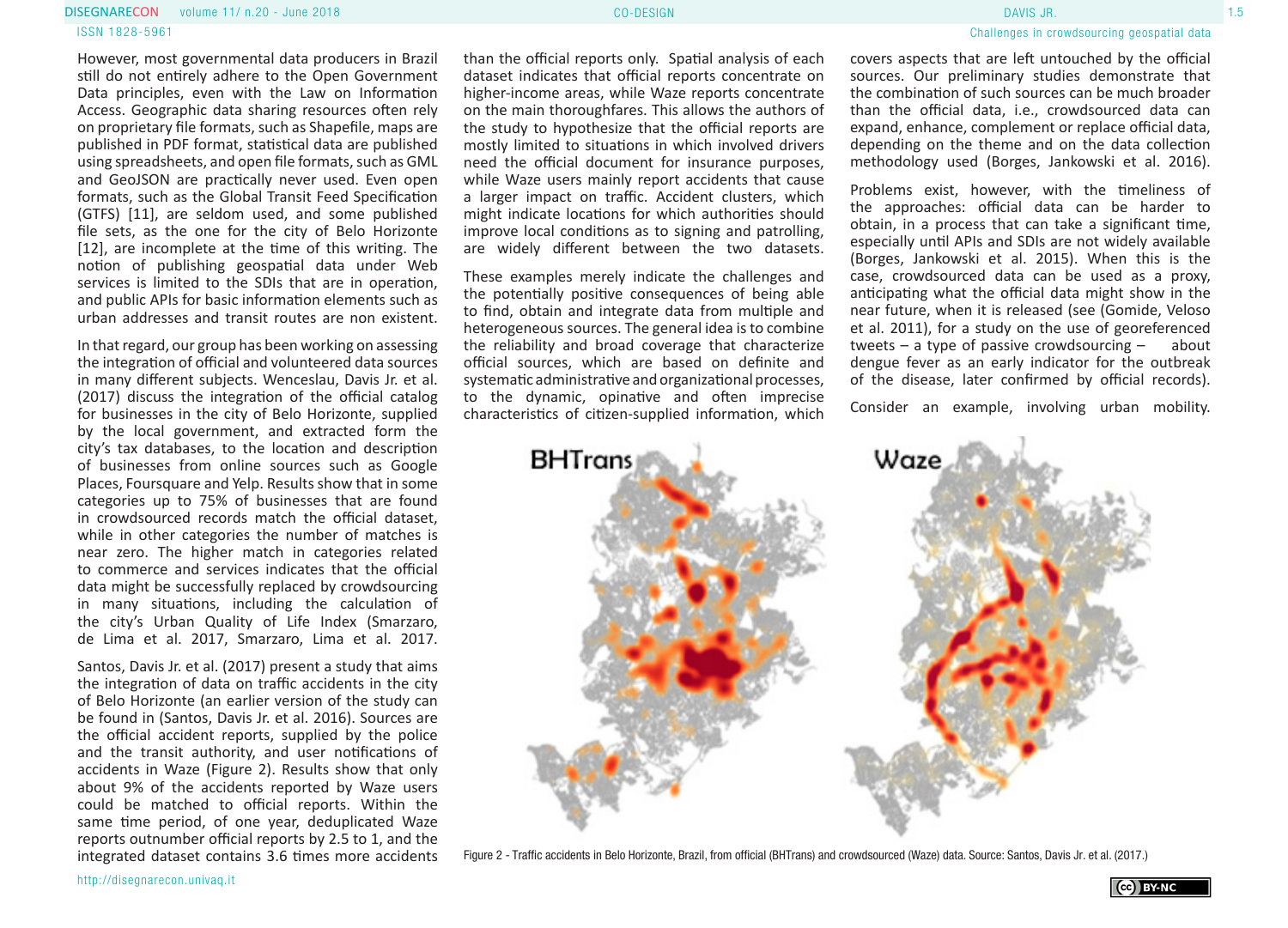#### volume 11/ n.20 - June 2018 Processes and the control of the CO-DESIGN Processes and the control of the control of the control of the control of the control of the control of the control of the control of the control of th **DISEGNARECON** volume 11/ n.20 - June 2018 **CONFINITION CONFIDENTIAL CO-DESIGN CO-DESIGN CO-DESIGN CO-DESIGN**

#### ISSN 1828-5961

Table 2 lists a number of datasets that might be more adequately obtained from official sources, as compared to other data of interest for that problem that might only be obtained using crowdsourcing tools and techniques. A transit authority that needs to improve on their management of mobility assets would need to combine both columns, both by keeping their investment on systematic mapping and on geographic information associated to their work processes, and by creating crowdsourcing initiatives, to be disseminated throughout the users of the system and combined with official records. Furthermore, the public authority would need to provide feedback to citizens that contribute with valid data, both by demonstrating that crowdsourced data are actually used, and by promptly reacting to denouncements or indications of service quality issues. (Table 2)

#### 4. DISCUSSION: CHALLENGES AND DIFFICULTIES

It may be tempting to place the entire burden of widely and systematically opening public data on the shoulders of public organizations. However, for governments, opening their data does not come without costs. Johnson, Sieber et al. (2017) identify both direct and

indirect costs of open data provision, and propose a discussion on such costs. They argue that there is little evidence to support claims that opening data leads to citizen participation, even though transparency is beneficial in many established ways. The authors raise an important and valid point: publishing and keeping up-to-date large volumes of complex machinereadable data assumes the capacity of users handling such data, especially in a time where data literacy is widely recognized as a societal challenge. Opening data can reinforce the digital divide, since private organizations and more highly educated citizens are more likely to benefit from it than the average citizen. Standardization can have a positive effect, but there is a huge need to deal with heterogeneity of sources, in part caused by the variety of data collection methods, and create better integration techniques.

Furthermore, Johnson et al. point out that open data that fails to deal with privacy concerns might even lead to harmful consequences to citizens. This immediately raises a discussion on the balance of the need for governmental transparency versus the need to protect people from wrongful uses of data, and on the situations in which decision-makers might bend this scale towards their political interest. Janssen (2012)

### Table 2 - Official versus crowdsourced datasets

| <b>Official Data</b>                                                                                                                                                                                                                                            | <b>Crowdsourced Data</b>                                                                                                                                                                                                                                                                                                  |
|-----------------------------------------------------------------------------------------------------------------------------------------------------------------------------------------------------------------------------------------------------------------|---------------------------------------------------------------------------------------------------------------------------------------------------------------------------------------------------------------------------------------------------------------------------------------------------------------------------|
| Street network<br>Street addressing<br>Vehicle circulation network<br>Bus stops, metro stations<br>Bus and metro itineraries<br>Bus and metro timetables<br>Scheduled road blocks<br>Scheduled public works and interventions<br>Accidents<br>Tariffs and fares | Dynamic bus speeds<br>Timetable verification<br>Vehicle quality and cleanliness<br>Service quality assessment<br>Ride comfort assessment<br>Unscheduled road blocks<br>Traffic jams<br>Safety incidents<br>Accidents<br>Points of interest for traveling<br><b>Bicycle routes</b><br>Street walkability and scenic routes |
|                                                                                                                                                                                                                                                                 | Crime and security denouncements                                                                                                                                                                                                                                                                                          |

http://disegnarecon.univaq.it

argues that open data must be viewed as an input for open government efforts in which actions are taken in the pursuit of transparency, openness, accountability and accessibility. Johnson, Sieber et al. (2017) conclude that "durable challenges to accessing data can have little to do with its openness, and are more focused on concerns of format, technical knowledge required, standardization across jurisdictions, as well as data completeness and quality concerns." In our point of view, such challenges must be actively pursued, and the design and implementation of easy to use apps that employ governmental open data may empower citizens with a tool with which to overcome individual limitations and enable their participation in the decisionmaking processes (Davis Jr., Fonseca et al. 2009).

Sieber and Haklay (2015) raise another important point on volunteered geographic information. They argue that crowdsourced data cannot be considered a data source as any other, since it is not free from societal implications. We agree with this point of view, and consider that both designers of crowdsourcing applications and users of the data generated by volunteers need to bear in mind the various limitations of such a data source. The literature on crowdsourcing and VGI strongly reinforces the notion that volunteered data can be biased, incomplete, imprecise and covering only a part of the space of interest. However, we must realize that, in many situations, and for many themes, the crowd may be the best – or the only – source of important data. As a result, any future research agenda on volunteered or crowdsourced geographic data must include the development of means to adequately deal with citizenproduced data, by designing around its limitations and by taking such limitations into account in its use.

We pointed out that one of the key potential advantages of crowdsourced data is its timeliness, in dynamic applications. However, we must recognize that dealing with real-time data streams can be even harder. especially when those data are to be used in analyses and accumulated to instruct the creation of public policies. There is an immediate contrast with big data obtained by extensive sensor networks, and the warning issued by Sieber and Haklay (2015) comes immediately to mind to remind us that citizens may serve as sensors (Goodchild 2007a), but their nature is fundamentally

(cc) BY-NC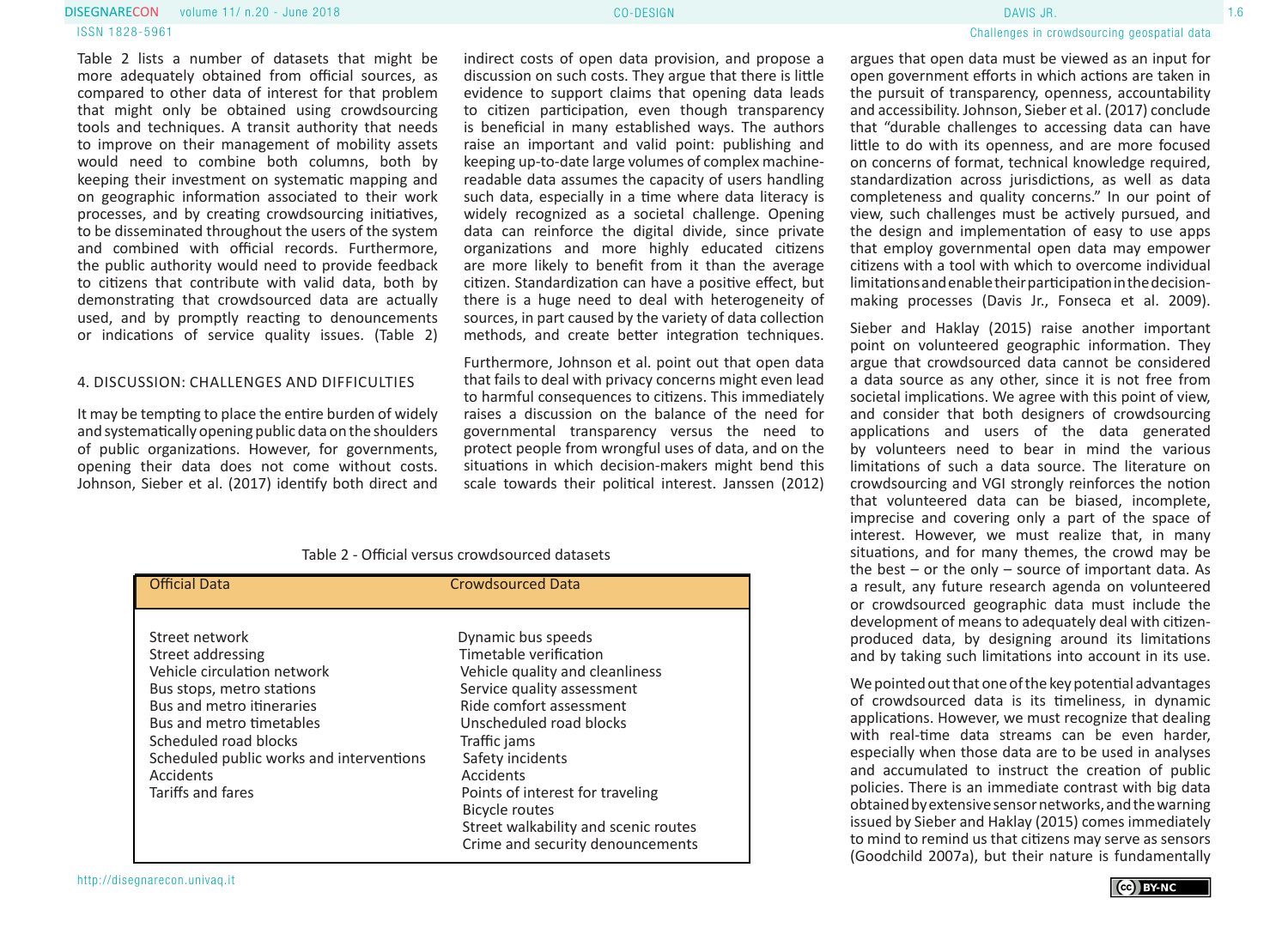### volume 11/ n.20 - June 2018 CO-DESIGN 1.7 DISEGNARECON DAVIS JR. ISSN 1828-5961

different from that of widespread hardware devices.

While the outlook for achieving popular participation in crowdsourcing and crowdsensing initiatives is positive, the ready availability of public data from Brazilian governmental organizations is still limited to some success cases, and some ongoing projects. For the sake of fulfilling the requirements in the Law on Information Access, simple Web GIS sites or resources are not sufficient, since there are no metadata, and usually data can only be visualized and interacted with, but not downloaded in a non-proprietary and machine-readable format. Spatial Data Infrastructures are more adequate in that respect, but the excessively cartographic emphasis in some of them, such as the Brazilian National Data Infrastructure (INDE) [13] may inhibit some types of use. Other relevant and referential spatial data provision initiatives include the environmental SDI for the state of São Paulo [14], the SDI for the state of Bahia [15], and other resources that, while not organized as SDIs, provide access to broadly useful spatial data, as in the cases of the open data portals for the cities of São Paulo [16] and Belo Horizonte [17]. Internationally, the gold standard for SDI is the INSPIRE [18] project, from the European Commission, and open governmental data resources such as Data.gov from the USA and Data.gov.uk from the United Kingdom, among many other initiatives.

#### 5. FINAL REMARKS

There is a growing access to multiple and heterogeneous sources of spatial data, produced by various agents, to fulfill various needs. We must research, develop and entrepreneur exploring ways to integrate data from such varied sources and bridge the virtual and real worlds, considering that humans are a valuable, albeit problem-ridden, source of valuable information. Dealing with such limitations is necessary, if we are to use the potential of today's bountiful sources of new digital data, along with our increasing capacity for processing and learning from it, in the search for solutions to actual problems of our society and our planet.

#### NOTES

[1]. http://www.openstreetmap.org

[2]. https://developers.google.com/ places

[3]. https://foursquare.com

[4]. https://www.yelp.com

[5]. http://www.waze.com

[6]. http://ushahidi.com

[7]. http://www.dpi.ufv.br/projetos/ clickonmap/

[8]. http://aqui.io/themerise

[9]. Lei 12.527, de 18 de novembro de 2011. http://www.planalto.gov.br/ ccivil\_03/\_ato2011-2014/2011/lei/ l12527.htm (in Portuguese)

[10]. https://opengovdata.org

[11]. http://qtfs.org. The GTFS specification was initially proposed by Google and the transit authority for Portland, Oregon, as an open data standard. Its original name was Google Transit Feed Specification. See http://beyondtransparency.org/ chapters/part-2/pioneering-opendata-standards-the-gtfs-story for a complete background on GTFS.

[12]. https://prefeitura.pbh.gov.br/ bhtrans/informacoes/dados/dadosabertos

[13]. http://www.inde.gov.br

[14]. http://datageo.ambiente.sp.gov. br

[15]. http://geoportal.ide.ba.gov.br

[16]. http://dados.prefeitura.sp.gov.br

[17]. http://dados.pbh.gov.br

[18]. http://inspire-geoportal. ec.europa.eu

#### **REFERENCES**

Ballatore, A., MacArdle, G., Kelly, C. & Bertolotto, M. (2010). RecoMap: an interactive and adaptive map-based recommender. Paper presented at the ACM Symposium on Applied Computing, New York City (NY).

Borges, J., Jankowski, P., & Davis, C. A. (2015). Crowdsourcing for Geodesign: Opportunities and Challenges for Stakeholder Input in Urban Planning Cartography-Maps Connecting the World (pp. 361-373): Springer.

Borges, J. L. C., Jankowski, P., & Davis Jr., C. A. (2016). A study on the use of crowdsourced information for urban decision-making. Revista Brasileira de Cartografia, 68(4).

Chatfield, A., & Brajawidagda, U. (2014). Crowdsourcing hazardous weather reports from citizens via twittersphere under the short warning lead times of EF5 intensity tornado conditions. . Paper presented at the 47th Hawaii International Conference on System Science, Waikoloa, Hawaii.

Chen, Z., Fu, R., Zhao, Z., Liu, Z., Xia, L., Chen, L., Zhang, C. J. (2014). gMission: a general spatial crowdsourcing platform. Paper presented at the 40th International Conference on Very Large Databases, Hangzhou, China.

Chowdhury, M., Patwary, K. H., Imteaj, A., & Chowdhury, S. (2014). Designing a wireless sensor network using smartphone as data source. Paper presented at the The 9th International Forum on Strategic Technologies (IFOST), Cox's Bazar, Bangladesh.

Craglia, M., Goodchild, M. F., Annoni, A., Câmara, G., Gould, M., Kuhn, W., Parsons, E. (2008). Next-Generation Digital Earth. International Journal of Spatial Data Infrastructures Research, 3, 146-167.

Davis Jr, C. A., Pappa, G. L.,

Oliveira, D. R. R., & Arcanjo, F. L. (2011). Inferring the location of Twitter messages based on user relationships. Transactions in GIS, 15(6), 735-751.

Davis Jr, C. A., Vellozo, H. S., & Pinheiro, M. B. (2013). A framework for Web and mobile volunteered geographic information applications. Paper presented at the XIV Brazilian Symposium on Geoinformatics (GeoInfo 2013), Campos do Jordão (SP).

Davis Jr., C. A., Fonseca, F. T., & Câmara, G. (2009). Beyond SDI: Integrating Science and Communities to Create Environmental Policies for the Sustainability of the Amazon. International Journal of Spatial Data Infrastructures Research, 4, 156-174. doi:10.2902/1725-0463.2009.04. art9

Drew, C. H. (2003). Transparency - Considerations for PPGIS research and development. URISA Journal, 15(1), 73-78.

Elwood, S. (2006). The Devil is still in the Data: Persistent Spatial Data Handling Challenges in Grassroots GIS. In A. Riedl, W. Kainz, & G. A. Elmes (Eds.), Progress in Spatial Data Handling (pp. 1-16). Berlin Heidelberg: Springer.

Flanagin, A. J., & Metzger, M. J. (2008). The credibility of volunteered geographic information. GeoJournal, 72(3), 137-148.

Gomide, J., Veloso, A., Meira Jr., W., Benevenuto, F., Almeida, V. A. F., Ferraz, F., & Teixeira, M. (2011). Dengue surveillance based on a computational model of spatiotemporal locality of Twitter. Paper presented at the Proceedings of the Third International Conference on Web Science.

Goodchild, M. (2009). NeoGeography and the nature of geographic expertise. Journal of location based

Challenges in crowdsourcing geospatial data services, 3(2), 82-96.

> Goodchild, M. F. (2007). Citizens as sensors: the world of volunteered geography. GeoJournal, 69(4), 211- 221. doi:10.1007/s10708-007- 9111-y

Goodchild, M. F. (2007). Citizens as Voluntary Sensors: Spatial Data Infrastructure in the World of Web 2.0. International Journal of Spatial Data Infrastructures Research, 2, 24-32.

Goodchild, M. F., & Li, L. (2012). Assuring the quality of volunteered geographic information. Spatial Statistics, 1, 110-120.

Haklay, M. (2010). How good is volunteered geographical information? A comparative study of OpenStreetMap and Ordnance Survey datasets. Environment and Planning B: Planning and Design, 37(4), 682-703.

Haklay, M. (2013). Citizen science and volunteered geographic information: Overview and typology of participation Crowdsourcing geographic knowledge (pp. 105- 122): Springer.

Haklay, M., Singleton, A., & Parker, C. (2008). Web mapping 2.0: The neogeography of the GeoWeb. Geography Compass, 2(6), 2011- 2039.

Hirata, E., Giannotti, M. A., Larocca, A. P. C., & Quintanilha, J. A. (2015). Flooding and inundation collaborative mapping - use of the crowdmap / ushahidi platform in the city of São Paulo – Brazil. Journal of Flood Risk Management. doi:10.1111/ jfr3.12181

Janssen, K. (2012). Open government data and the right to information: Opportunities and obstacles. The Journal of Community Informatics, 8(2).

Johnson, P. A., Sieber, R., Scassa, T.,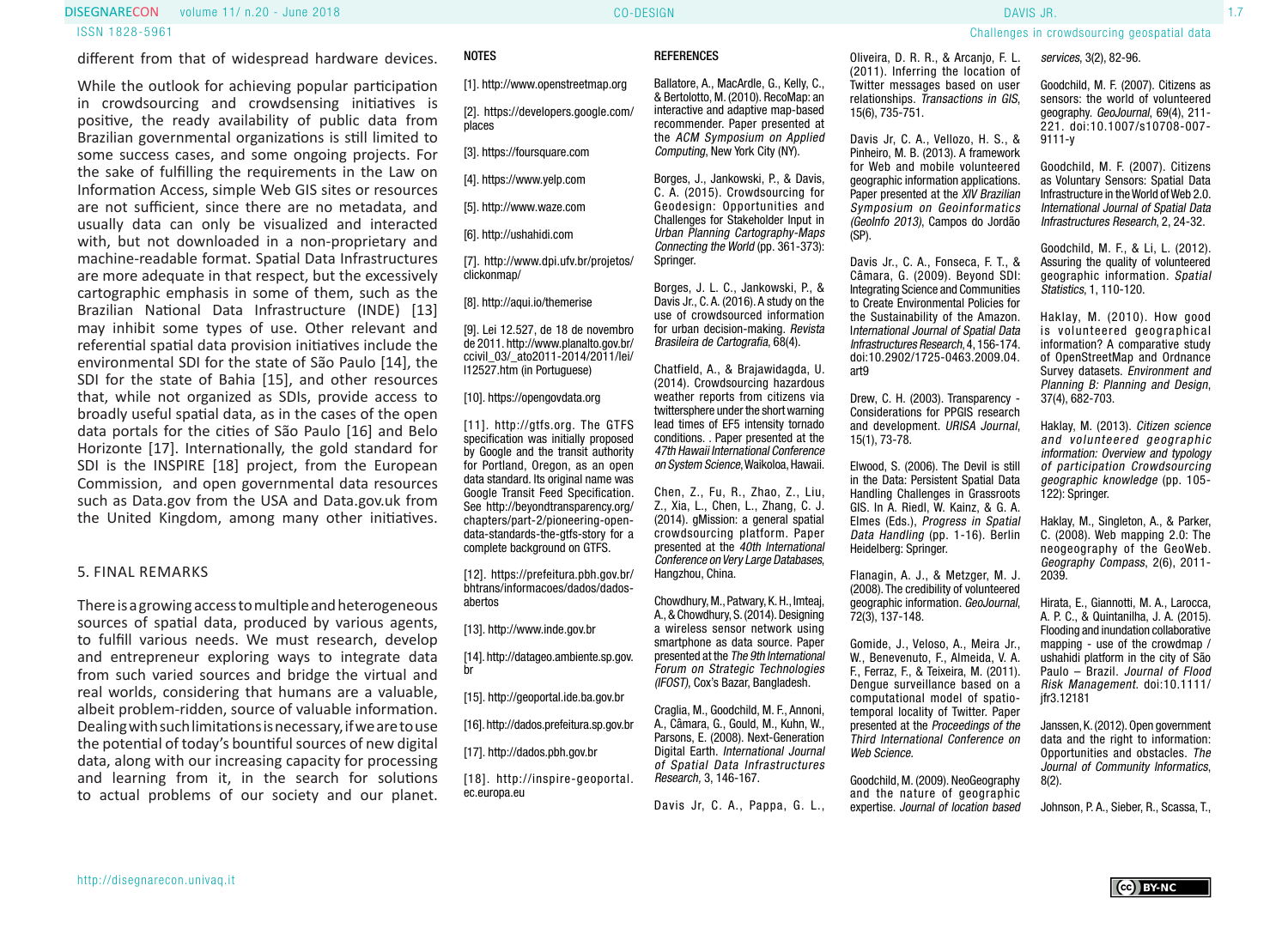#### volume 11/ n.20 - June 2018 Processes and the control of the CO-DESIGN Processes and the control of the control of the control of the control of the control of the control of the control of the control of the control of th **DISEGNARECON** volume 11/ n.20 - June 2018 **CO-DESIGN** CO-DESIGN **CO-DESIGN CO-DESIGN CO-DESIGN CO-DESIGN CO-DESIGN**

#### ISSN 1828-5961

Stephens, M., & Robinson, P. (2017). The Cost (s) of Geospatial Open Data. Transactions in GIS, 21(3), 434-445. Johnson, P. A., & Sieber, R. E. (2013). Situating the adoption of VGI by government Crowdsourcing geographic knowledge (pp. 65-81): Springer.

Krumm, J. (2007). Exploiting users' map annotations. Paper presented at the Workshop on Volunteered Geographic Information, Santa Barbara, California, USA.

Kuhn, W. (2007). Volunteered Geographic Information and GIScience. Paper presented at the Workshop on Volunteered Geographic Information, Santa Barbara, California, USA.

Lin, W. (2013). When Web 2.0 meets public participation GIS (PPGIS): VGI and spaces of participatory mapping in China Crowdsourcing geographic knowledge (pp. 83-103): Springer.

Maguire, D. J. (2007). GeoWeb 2.0 and Volunteered GI. Paper presented at the Workshop on Volunteered Geographic Information, Santa Barbara, California, USA.

Mateveli, G. V., Machado, N. G., Moro, M. M., & Davis Jr, C. A. (2015). Taxonomia e Desafios de Recomendação para Coleta de Dados Geográficos por Cidadãos. Paper presented at the XXX Simpósio Brasileiro de Bancos de Dados, Petrópolis (RJ).

Mytilinis, I., Giannakopoulos, I., Konstantinou, I., Doka, K., Tsitsigkos, D., Terrovitis, M., Koziris, N. (2015). MoDisSENSE: A Distributed Spatio-Temporal and Textual Processing Platform for Social Networking Services. Paper presented at the ACM SIGMOD, Melbourne, Australia.

Okolloh, O. (2009). Ushahidi, or 'testimony': Web 2.0 tools for crowdsourcing crisis information. Participatory Learning and Action, 59(1), 65-70.

Pinheiro, M. B., & Davis Jr., C. A. (2018). ThemeRise: a themeoriented framework for Volunteered Geographic Information applications. Open Geospatial Data, Software and Standards, 3(9), 1-12. doi:https://doi. org/10.1186/s40965-018-0049-4

Santos, S. R., Davis Jr., C. A., & Smarzaro, R. (2016). Integration of data sources on traffic accidents. Paper presented at the XVII Brazilian Symposium on Geoinformatics (GeoInfo 2016), Campos do Jordão (SP), Brazil.

Santos, S. R., Davis Jr., C. A., & Smarzaro, R. (2017). Analyzing traffic accidents based on the integration of official an crowdsourced data. Journal of Information and Data Management, 8(4 (to appear)).

Sheppard, S. A. (2012). wq: A modular framework for collecting, storing, and utilizing experiential VGI. Paper presented at the Proceedings of the 1st acm sigspatial international workshop on crowdsourced and volunteered geographic information .

Sieber, R. E., & Haklay, M. (2015). The epistemology (s) of volunteered geographic information: a critique. Geo: Geography and Environment, 2(2), 122-136.

Silva, J. C. T., & Davis Jr, C. A. (2008). Um framework para coleta e filtragem de dados geográficos fornecidos at the X Brazilian Symposium on GeoInformatics (GeoInfo 2008), Rio de Janeiro (RJ).

Smarzaro, R., de Lima, T. F. M., & Davis Jr, C. A. (2017). Quality of Urban Life Index From Location-Based Social Networks Data. Volunteered Geographic Information and the Future of Geospatial Data, 185.

Smarzaro, R., Lima, T. F. M., & Davis Jr., C. A. (2017). Could data from lcoation-based social networks be used to support urban planning? Paper presented at the 7th International Workshop on Location and the Web, Perth, Australia.

Souza, W. D., Lisboa Filho, J., Vidal Filho, J. N., & Câmara, J. H. (2013). DM4VGI: A template with dynamic metadata for documenting and validating the quality of Volunteered Geographic Information. Paper presented at the GeoInfo.

Swan, M. (2015). Blockchain: Blueprint for a new economy: "O'Reilly Media, Inc.".

Turner, A. (2006). Introduction to Neogeography: O'Reilly.

Vellozo, H. S., Pinheiro, M. B., & Davis Jr, C. A. (2013). Strepitus: um aplicativo para coleta colaborativa de dados sobre ruído urbano. Paper presented at the IV Workshop de Computação Aplicada à Gestão do Meio Ambiente e Recursos Naturais (WCAMA 2013), Maceió (AL).

Wenceslau, R., Davis Jr., C. A., & Smarzaro, R. (2017). Challenges for the integration of data on economic activities from official and alternative sources. Paper presented at the XVIII Brazilian Symposium on Geoinformatics (GeoInfo 2017). Salvador (BA), Brazil.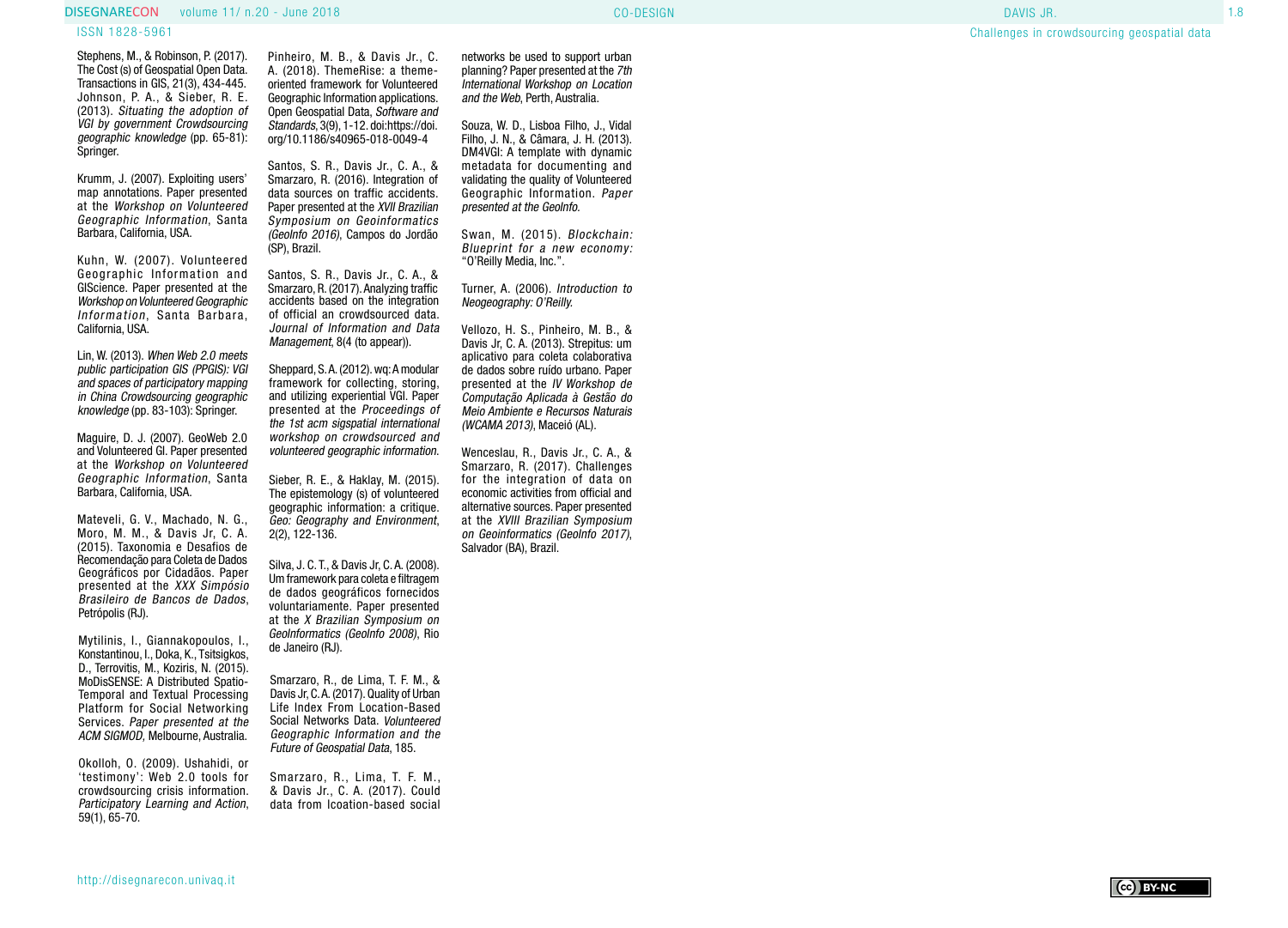## *Desafios para Substituir ou Aprimorar Fontes Oficiais de Dados Geoespaciais através de Crowdsourcing*

### 1. INTRODUÇÃO

Tradicionamente, dados que alimentam sistemas de informação geográficos (SIG) são produzidos por organizações públicas ou privadas cujas responsabilidades incluem cadastros tributários e multifinalitários, gerenciamento de infraestrutura, ou prestação de serviços públicos distribuídos, como no caso de companhias concessionárias de serviços públicos. Tais fontes tradicionais de dados, no entanto, são cada vez menos capazes de criar e manter conjuntos de dados detalhados sobre vários aspectos da vida urbana. Os cidadãos atuais, munidos de smartphones conectados à Internet e equipados com uma variedade de sensores, serviços e aplicações, demandam mais informação geográfica em suas atividades cotidianas.

Em consequência disso, uma ampla gama de novos provedores provê informação que não está conectada nem é derivada das fontes tradicionais.

Muitos dos objetos que compõem o OpenStreetMap [1] (OSM), e o conteúdo de serviços baseados em localização tais como Google Places [2], Foursquare [3], Yelp [4] e outros vão além da cartografia básica e das fontes oficiais, complementando-as com dados sobre mobilidade, atividades comerciais, pontos de interesse e muitas outras classes de informação.

Grande parte do conteúdo encontrado nessas fontes inovadoras, no entanto, é provido por voluntários, através de plataformas de colaboração voluntária (ou crowdsourcing) tais como o OSM, ou pelos próprios proprietários de empresas, incentivados pelo seu interesse em figurar em aplicativos de uso amplo. Não existe garantia, para essas fontes alternativas, de cobertura ampla ou completa, ou de qualidade uniforme, ou de geração de conteúdo sem viés (Michael F. Goodchild, 2007). Se existirem mais voluntaries que conhecem uma dada região e que estão aptos a contribuir, a densidade e a qualidade dos dados naquela região tendem a ser mais altos (Flanagin & Metzger, 2008; M. F. Goodchild & Li, 2012; Mordechai Haklay, 2010). Empresas que não buscam atrair pedestres ou internautas, tais como turistas, não são atraídos por essas plataformas. Exemplos incluem escritórios de direito e empresas prestadoras de serviços para outras empresas (business-tobusiness) (Wenceslau, Davis Jr., & Smarzaro, 2017).

Em razão disso, observamos que, atualmente, dados geográficos relevantes e úteis não são sempre cartográficos por natureza, nem sempre são obtidos de fontes oficiais, e, em consequência, nem sempre são completos ou homogêneos. Mesmo assim, esperase que esses dados possam complementar, melhorar ou mesmo substituir parcialmente dados de fontes oficiais. Nas próximas seções serão apresentadas ideias e limitações na direção indicada por este argumento.

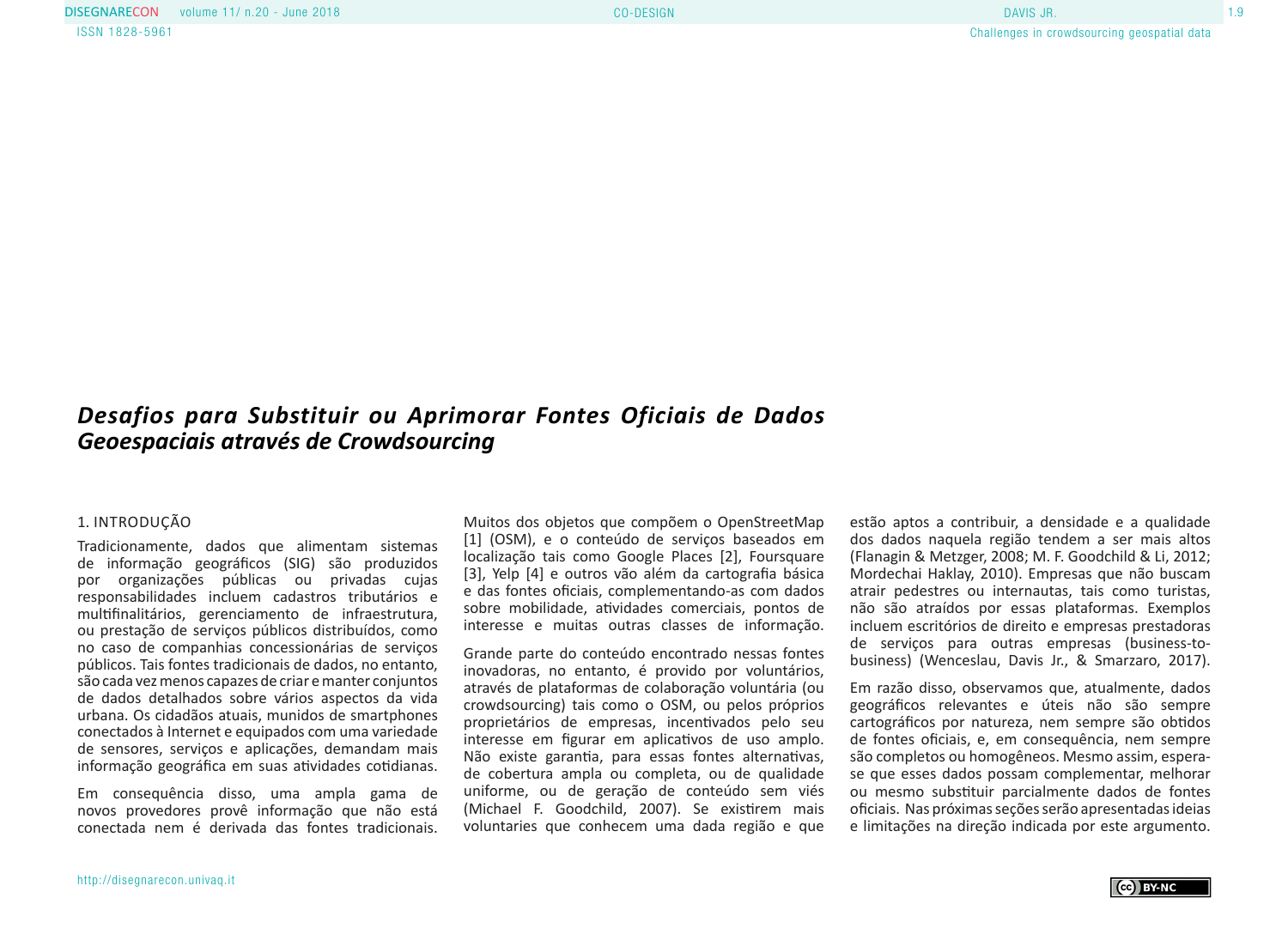#### 2. COLETA COLABORATIVA DE DADOS

A quantidade e variedade de dados espaciais disponíveis online para o cidadão comum aumentaram rapidamente. Desde o lançamento do Google Earth, em 2004, e do Google Maps, em 2006, existe um interesse crescente a respeito de ferramentas e recursos que ofereçam serviços baseados em localização, tais como localização de endereços e roteamento de veículos. Tamanho interesse expandiu a gama de possibilidades em outras direções. Acompanhando as ideias que sustentaram o movimento denominado Web 2.0, indivíduos comuns, equipados com hardware e software de baixo custo e amplamente disponível, se tornaram atores importantes na criação, disseminação e manutenção de informação geográfica (M. F. Goodchild, 2007; Kuhn, 2007). Muitas iniciativas recentes mostram que as pessoas se dispõem a contribuir, voluntariamente e sem expectativa de recompensa econômica, com a criação de novos conjuntos de dados e com a atualização ou correção de erros em dados existentes (Krumm, 2007; Maguire, 2007; Silva & Davis Jr, 2008).

Os custos da criação de informação geográfica nova e detalhada, típica de aplicações urbanas, não são mais integralmente suportados por agências governamentais de mapeamento. Em lugar dos SIG oficiais e totalmente centralizados que eram relativamente comuns dez ou vinte anos atrás, existe atualmente a necessidade de lidar com uma "colcha de retalhos" formada por fontes de dados, na qual produtores oficiais de dados participam apenas com temas que fazem parte de suas responsabilidades institucionais e que exigem atualização sistemática (Craglia et al., 2008). Cidadãos comuns podem ser incorporados a esse processo, provendo (1) indicações sobre em que lugares os dados oficiais discordam da realidade, (2) informação atualizada obtida em campo, usando equipamentos como smartphones, (3) informação dinâmica, upto-the-minute, sobre eventos urbanos distribuídos espacialmente, e (4) conhecimento pessoal sobre detalhes de sua realidade local, como moradores ou membros de comunidades locais. Esse envolvimento de grupos potencialmente grandes de cidadãos na coleta e produção de dados é denominada de várias formas, como descrito na próxima seção, mas daremos

preferência ao termo crowdsourcing daqui em diante.

#### 2.1. CONCEITOS E VARIAÇÕES TERMINOLÓGICAS

A literatura que discute crowdsourcing de dados e informação geográfica traz diversas designações par o processo. Neogeography (Turner, 2006) é um conceito que reflete o conjunto de técnicas e ferramentas que não se encaixam na geografia tradicional, e são empregadas por cidadãos comuns que estão familiarizados com sua vizinhança (M. Goodchild, 2009; M. Haklay, Singleton, & Parker, 2008). Public Participation Geographic Information Systems (PPGIS, ou SIG de participação pública) busca incentivar comunidades a participar politicamente em ações governamentais de seu interesse local (Drew, 2003; Elwood, 2006; Johnson & Sieber, 2013; Lin, 2013). Algumas iniciativas usam a expressão Citizen Science (ciência cidadã) para caracterizar dados coletados por pessoas sem formação específica que se dispõem a colaborar com projetos científicos (Mordechai Haklay, 2010; Muki Haklay, 2013). A expressão Volunteered Geographic Information (VGI, informação geográfica provida por voluntários) (Michael F. Goodchild, 2007) é também usada no sentido de permitir que voluntários contribuam com iniciativas de coleta de dados geográficos e atualização de mapas, em uma perspectiva que emprega os cidadãos como sensores humanos (M. F. Goodchild, 2007).

Uma taxonomia útil para diferenciar e classificar técnicas de crowdsourcing é proposta por Mateveli, Machado, Moro, & Davis Jr (2015). Essa taxonomia considera duas dimensões: o processo usado para a captura de dados, e o nível de participação do usuário, ou voluntário. A Figura 1 apresenta esquematicamente a taxonomia. Cada quadrante consiste em um contexto no qual as duas dimensões são combinadas.

Crowdsourcing ativo ocorre quando o usuário provê informação conscientemente, tipicamente como voluntário, e sabe como a informação deve ser usada. Exemplos incluem a iniciativa OpenStreetMap [5] e o projeto Pontos de Alagamento (Hirata, Giannotti, Larocca, & Quintanilha, 2015).

Figura 1 – Taxonomia de crowdsourcing e crowdsensing. Adaptado de todas as quatro dimensões definidas na taxonomia, (Mateveli et al., 2015)

Crowdsourcing ativo ocorre quando o usuário provê informação conscientemente, tipicamente como voluntário, e sabe como a informação deve ser usada. Exemplos incluem a iniciativa OpenStreetMap [5] e o projeto Pontos de Alagamento (Hirata, Giannotti, Larocca, & Quintanilha, 2015).

Crowdsourcing passivo ocorre quando a informação é obtida a partir de material postado pelo usuário para outras finalidades, ou seja, informação útil é extraída de conteúdo colocado online por alguém sem que essa pessoa esteja explicitamente envolvida com o tema de interesse. Um exemplo comum é a extração de informação em redes sociais baseadas em localização, tais como o Twitter, baseada no texto das mensagens ou em hashtags específicas (Chatfield & Brajawidagda, 2014; Davis Jr, Pappa, Oliveira, & Arcanjo, 2011; Gomide et al., 2011).

Crowdsensing ativo corresponde à coleta ativa e compartilhamento de informação que é capturada por sensores embarcados em dispositivos móveis. Por exemplo, uma usuária registra presença (checks in) em um ponto de seu interesse, cuja posição é determinada pelo receptor GPS integrado ao smartphone (Ballatore, MacArdle, Kelly, & Bertolotto, 2010; Mytilinis et al., 2015). Outro exemplo envolve a coleta ativa do nível de ruído em uma aplicação voltada para a denúncia de poluição sonora (Vellozo, Pinheiro, & Davis Jr, 2013).

Crowdsensing passivo ocorre quando a informação é capturada por sensores embarcados em dispositivos móveis, mas sem interação ou envolvimento direto do usuário. A coleta de dados de trajetórias e velocidades por aplicativos de navegação no tráfego urbano, tais como Waze [6], e a captura de outros dados ambientais usando sensores de smartphones (Chowdhury, Patwary, Imteaj, & Chowdhury, 2014) são exemplos de crowdsensing passivo.

No centro da Figura 1 um elemento foi incluído para incorporar a noção de crowdsourcing ou crowdsensing orientados por missão. Tais aplicações começam com uma lista de tarefas que precisam ser executadas, e então buscam encontrar voluntários que as realizem (Chen et al., 2014). Iniciativas orientadas por missão podem ocorrer no escopo de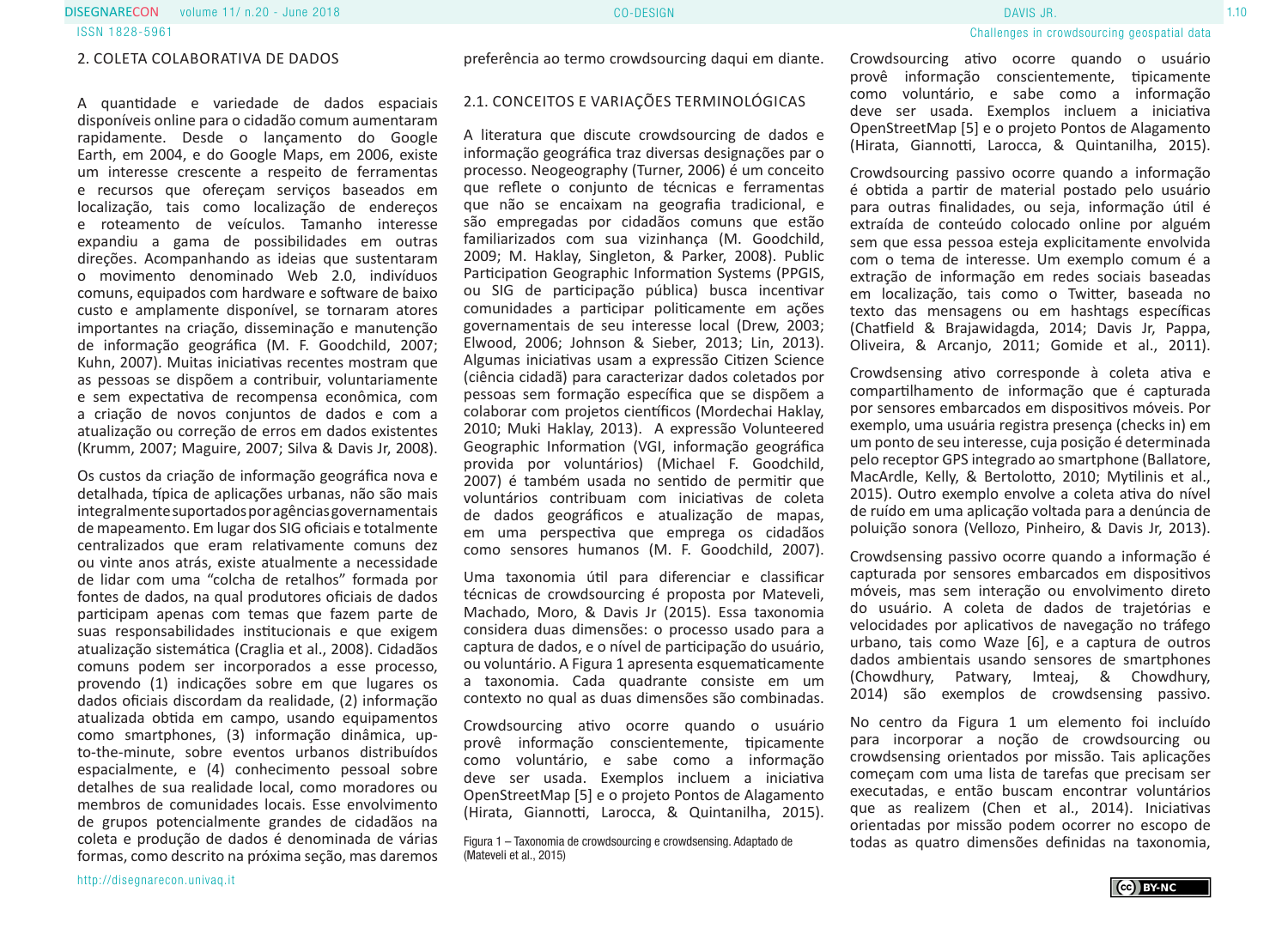#### volume 11/ n.20 - June 2018 Processes and the CO-DESIGN 1.11 CO-DESIGN 1.11 CO-DESIGN 1.11 CO-DESIGN 1.11 CO-D ISSN 1828-5961 **DISEGNARECON** volume 11/ n.20 - June 2018 **CO-DISER CO-DISENT CO-DESIGN CO-DESIGN CO-DESIGN**

e podem ser apoiadas por técnicas de sistemas de recomendação que identificam potenciais voluntários com base em seus perfis e postagens nas redes sociais.

Observe-se que algumas aplicações podem utilizar mais de um tipo de dados de crowdsourcing/ crowdsensing. Waze, por exemplo, usa tanto o crowdsensing passivo, pelo qual coleta dados de localização e velocidade de veículos, e crowdsourcing ativo, pelo qual recebe contribuições sobre acidentes de trânsito, engarrafamentos e bloqueios em vias.

#### 2.2. DADOS PROVIDOS POR VOLUNTÁRIOS

No âmbito do crowdsourcing, tomado em um sentido mais amplo, como proposto na taxonomia apresentada anteriormente, e incorporando as várias definições e nomes propostos no passado, os papéis dos contribuintes podem variar bastante. Vão de atualizações de mapas localizadas e precisas até a geração de novos temas de dados, ou até a denúncia de mau comportamento ou abuso ambiental. Podem incorporar opiniões e fomentar discussões. Usuários em quantidade suficiente (crowd) podem exercer controle de qualidade, expressando concordância ou desagrado com as contribuições individuais de seus pares.

Além disso, as contribuições podem ser anônimas ou publicamente identificadas. As ferramentas online podem solicitar contribuições simples sobre temas isolados ou abrir uma variedade de possibilidades para a coleta simultânea de dados de múltiplos temas. As contribuições podem ser validadas por pares, moderadas pelos administradores do sistema ou tomadas individualmente, sem restrições. Comentários e discussões podem ser permitidos, ou desencorajados por uma questão de simplicidade e rapidez. Informações multimídia complementares, como imagens e vídeos, podem ser coletadas simultaneamente para contribuições geolocalizadas. Os colaboradores podem receber feedback, ou elogios, que podem ser propagados para seus amigos e conhecidos usando as mídias sociais.

De qualquer forma, a gama de possibilidades para os voluntários é muito ampla, desafiando os desenvolvedores de ferramentas de crowdsourcing para uso geral. Muitas estruturas ou plataformas

de software para a criação de ferramentas de crowdsourcing geográfico ou VGI foram propostas. O Ushahidi [7] foi proposto como uma iniciativa de PPGIS, mas evoluiu para se tornar uma estrutura para o desenvolvimento de aplicativos de coleta de dados voltados a cenários de gerenciamento de crise. Sua estrutura permite que pessoas com alguma experiência em desenvolvimento de software personalizem a aparência e recursos da aplicação (Okolloh, 2009). Sheppard (2012) também apresenta uma estrutura para aplicativos móveis e baseados na Web, direcionada a desenvolvedores mais experientes. e visando reduzir a dificuldade no desenvolvimento de novos aplicativos com pouca perda de flexibilidade por meio do uso de recursos multiplataforma do HTML 5.0. O projeto ClickOnMap [8] (Souza, Lisboa Filho, Vidal Filho, & Câmara, 2013) enfoca a criação de metadados e a avaliação de contribuições por pares. Baseado em um projeto anterior do mesmo grupo, ClickOnMap também implementa a descrição de contribuições usando wikis, que podem ser revisados por outros usuários, e um conjunto de ferramentas de análise, como visualizações geográficas e gráficos, ambos com suporte para filtrar contribuições por tipo.

ThemeRise [9], um framework para geração de aplicações VGI, foi implementado com tecnologias atuais e flexíveis, como HapiJS, Sequelize, AngularJS, Leaflet e a biblioteca de visualização C3, buscando garantir extensibilidade e evolução (Davis Jr, Vellozo, & Pinheiro, 2013; Pinheiro & Davis Jr., 2018). O framework gerencia individualmente a estrutura e as características dos temas de interesse para a coleta de dados. Os recursos incluem exigir ou dispensar a identificação do usuário, permitir comentários ou wikis sobre cada contribuição, utilizar um esquema para a gamificação das contribuições do usuário, com um sistema de recompensas para ações voluntárias, e muitas outras opções de configuração, que permitem aos gerentes de temas implementar aplicativos VGI multitemáticos. Atualmente, o ThemeRise permite criar e publicar aplicações VGI multitemáticas em minutos, preservando um controle sofisticado sobre temas, contribuições e experiência do usuário.

Mais desafios estão colocados no caminho do desenvolvimento futuro de ferramentas de crowdsourcing e crowdsensing. A coleta de informações úteis a partir de redes sociais baseadas em localização torna-se mais desafiadora à medida que aumenta a preocupação com a privacidade, na esteira de denúncias de compartilhamento ilegal de dados de perfis de usuários. Ferramentas e técnicas de análise espacial precisam ser customizadas e redefinidas, considerando as limitações conhecidas de dados voluntários quanto à cobertura e confiabilidade. Processamento de linguagem natural e análise de sentimentos, técnicas usualmente empregadas no estudo de redes sociais, podem ser adaptadas para a coleta de dados geográficos. Os algoritmos de mineração de dados e de aprendizado de máquina, da mesma forma, precisam ser adaptados e avaliados no contexto de dados geoespaciais de crowdsourcing.

Um aspecto de tais desafios, no entanto, ascende ao primeiro plano, especialmente quando se leva em consideração problemas urbanos e técnicas de computação urbana: a necessidade de integrar dados oficiais e de crowdsourcing. Esse aspecto é explorado na próxima seção.

#### 3. INTEGRAÇÃO DE DADOS PROVIDOS POR VOLUNTÁRIOS E OFICIAIS

Em meio a suas responsabilidades institucionais, várias organizações públicas produzem dados geográficos de interesse geral. No entanto, devido a dificuldades operacionais ou institucionais, parte desses dados não se tornam acessíveis ao público, ou são publicados em formatos que impedem sua integração dinâmica a outras fontes de dados, portanto dificultando a realização de análises mais elaboradas. No Brasil, embora a Lei de Acesso à Informação [10] tenha sido aprovada em 2011, a maioria dos produtores de dados governamentais ainda carece de uma política ou prática de dados abertos claros. Alguns sites para download estão disponíveis, mas a maioria não implementa recursos tecnológicos como APIs ou infraestruturas de dados espaciais (IDE) baseadas em serviços para facilitar o acesso a dados que são relevantes para a sociedade em geral. Os mapas estão disponíveis geralmente em formato PDF, o que é inútil para processamento posterior ou para usos que não seiam limitados à visualização direta. A Infraestrutura

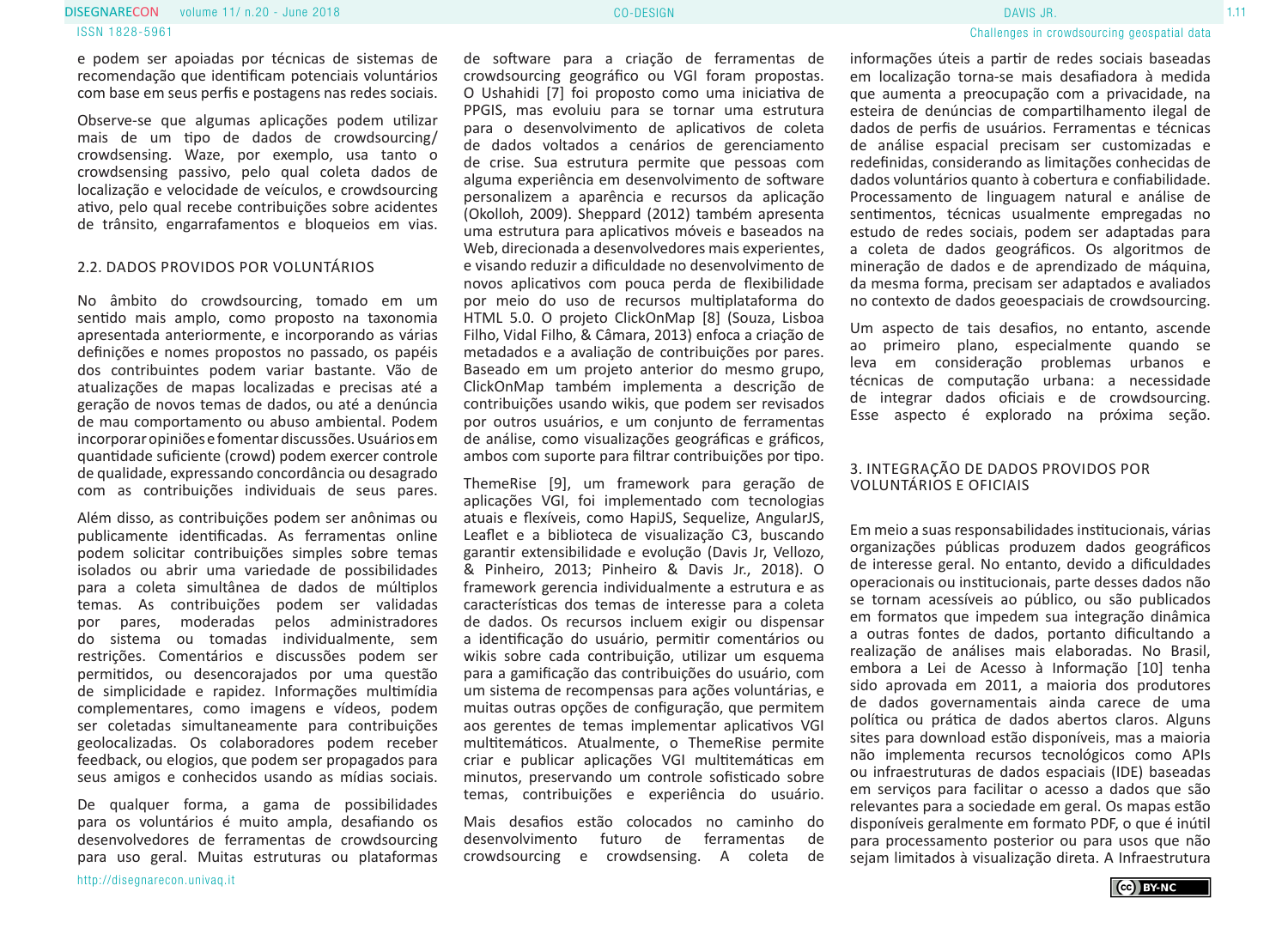#### volume 11/ n.20 - June 2018 CO-DESIGN 1.12 **DISEGNARECON** volume 11/ n.20 - June 2018 **CONSULATE:** CO-DESIGN CO-DESIGN DAVIS JR.

Nacional de Dados Espaciais (INDE) do Brasil contém principalmente dados cartográficos e é gerenciada pela principal agência de mapeamento do país, o Instituto Nacional de Geografia e Estatística (IBGE), com uma grande participação do ramo cartográfico do Exército. A lei estabelece mecanismos para solicitar dados e informações, mas o processo é geralmente lento e sobrecarregado com obstáculos burocráticos.

Independentemente do grau de preparo das instituições brasileiras para prover dados amplamente, a Lei de Acesso à Informação é um recurso fundamental para a garantia de acesso. Baseia-se em uma proposta mais ampla, a iniciativa Open Government Data [11], que data de 2005. Esta iniciativa estipulou vários princípios para o compartilhamento de dados públicos, definidos como "todos os dados que não estão sujeitos limitações válidas de privacidade, segurança ou restrição de acesso". limitações de privilégio, sumarizadas na Tabela 1.

Outros princípios de dados governamentais abertos foram propostos, embora não tenham sido adotados oficialmente. Alguns desses princípios representam preocupações válidas sobre a disponibilidade de dados governamentais, como princípios sobre a permanência dos dados, ou seja, dados disponíveis em um local da Internet estável indefinidamente, ou sobre confiabilidade, ou seja, dados assinados digitalmente ou que incluam garantias do produtor sobre autenticidade e integridade. Esses princípios estão alinhados com as ideias por detrás do blockchain, uma tecnologia que visa criar armazenamento de dados estável e seguro através de cópias distribuídas e partilhadas, e que é frequentemente discutida em relação às criptomoedas (Swan, 2015).

No entanto, a maioria dos produtores governamentais de dados no Brasil ainda não aderiu inteiramente aos princípios do Open Government Data, mesmo com a Lei de Acesso à Informação. Os recursos de compartilhamento de dados geográficos geralmente dependem de formatos de arquivos proprietários, como Shapefile, mapas são publicados em formato PDF, dados estatísticos são publicados usando planilhas e formatos abertos, como GML e GeoJSON, praticamente nunca são usados. Mesmo formatos abertos, como o GTFS (Global Transit

Cco BY-NC

Tabela 1 – Princípios de dados governamentais abertos

| Princípio                   | Descrição                                                                                                                                                                                                                                                                                                                                                                                                                                                                                                                                                                                                                                                                                                                                                                                                                                                           |
|-----------------------------|---------------------------------------------------------------------------------------------------------------------------------------------------------------------------------------------------------------------------------------------------------------------------------------------------------------------------------------------------------------------------------------------------------------------------------------------------------------------------------------------------------------------------------------------------------------------------------------------------------------------------------------------------------------------------------------------------------------------------------------------------------------------------------------------------------------------------------------------------------------------|
| Completos                   | Todos os dados públicos têm que estar disponíveis.<br>Acesso digital é encorajado ao máximo. Dados em volume devem também ser oferecidos,<br>se APIs ou outros mecanismos permitirem selecionar apenas partes do conjunto de dados<br>em um acesso.                                                                                                                                                                                                                                                                                                                                                                                                                                                                                                                                                                                                                 |
| Primários                   | Dados estão disponíveis conforme coletados na fonte, com o mais alto nível de<br>granularidade possível, e não em forma agregada ou modificada.<br>Se o produtor decidir transformar os dados por meio de agregação ou outra técnica para<br>permitir a leitura sumarizada pelos usuários finais, ele ainda tem que publicar os dados<br>em sua resolução máxima.                                                                                                                                                                                                                                                                                                                                                                                                                                                                                                   |
| Oportunos                   | Dados são disponibilizados tão rapidamente quanto possível, para preservar seu valor.                                                                                                                                                                                                                                                                                                                                                                                                                                                                                                                                                                                                                                                                                                                                                                               |
| Acessíveis                  | Dados são tornados disponíveis para a mais ampla gama possível de usuários, para mais<br>ampla gama possível de propósitos.<br>Os dados devem estar disponíveis online, de modo que o acesso possa ser garantido.<br>Produtores deve levar em conta a maneira em que suas escolhas na preparação e<br>publicação podem afetar o acesso pelas pessoas portadoras de deficiências, e como<br>podem afetar usuários de uma variedade de plataformas de hardware e software. Os<br>dados devem ser publicados usando padrões e formatos atuais da indústria, e usando<br>protocolos e formatos alternativos quando os padrões da indústria impuserem restrições<br>ao amplo uso dos dados.<br>Dados não são acessíveis se só puderem ser recuperados após navegar por formulários na<br>Web, ou se existirem quaisquer outras restrições tecnológicas para recuperá-los |
| Processáveis por<br>máquina | Dados estão razoavelmente estruturados para permitir processamento automático.<br>Texto desestruturado não é substituto para registros tabulares e normalizados. Imagens<br>de texto não substituem o próprio texto. Tem que ser fornecida documentação suficiente<br>sobre o formato de dados e sobre o significado de itens de dados normalizados.                                                                                                                                                                                                                                                                                                                                                                                                                                                                                                                |
| Não-<br>discriminatórios    | Dados estão disponíveis para qualquer pessoa, sem exigência de identificação ou registro.<br>Acesso anônimo tem que ser permitido.                                                                                                                                                                                                                                                                                                                                                                                                                                                                                                                                                                                                                                                                                                                                  |
| Não-proprietários           | Dados estão disponíveis em um formato sobre o qual nenhuma entidade tenha controle<br>exclusivo.<br>Formatos proprietários impõem restrições desnecessárias quanto a quem pode usar<br>os dados, como eles podem ser usados e compartilhados, e se permanecerão úteis no<br>futuro. O uso desses formatos não é aceitável. Se formatos de dados não-proprietários<br>não forem capazes de alcançar uma audiência mais ampla, os dados devem estar<br>disponíveis em múltiplos formatos.s.                                                                                                                                                                                                                                                                                                                                                                           |
| Livre de licença            | Dados não são sujeitos a nenhum copyright, patente, marca registrada ou regulação de<br>segredo comercial.<br>Restrições razoáveis quanto a privacidade, segurança e acesso restrito podem ser<br>permitidas.                                                                                                                                                                                                                                                                                                                                                                                                                                                                                                                                                                                                                                                       |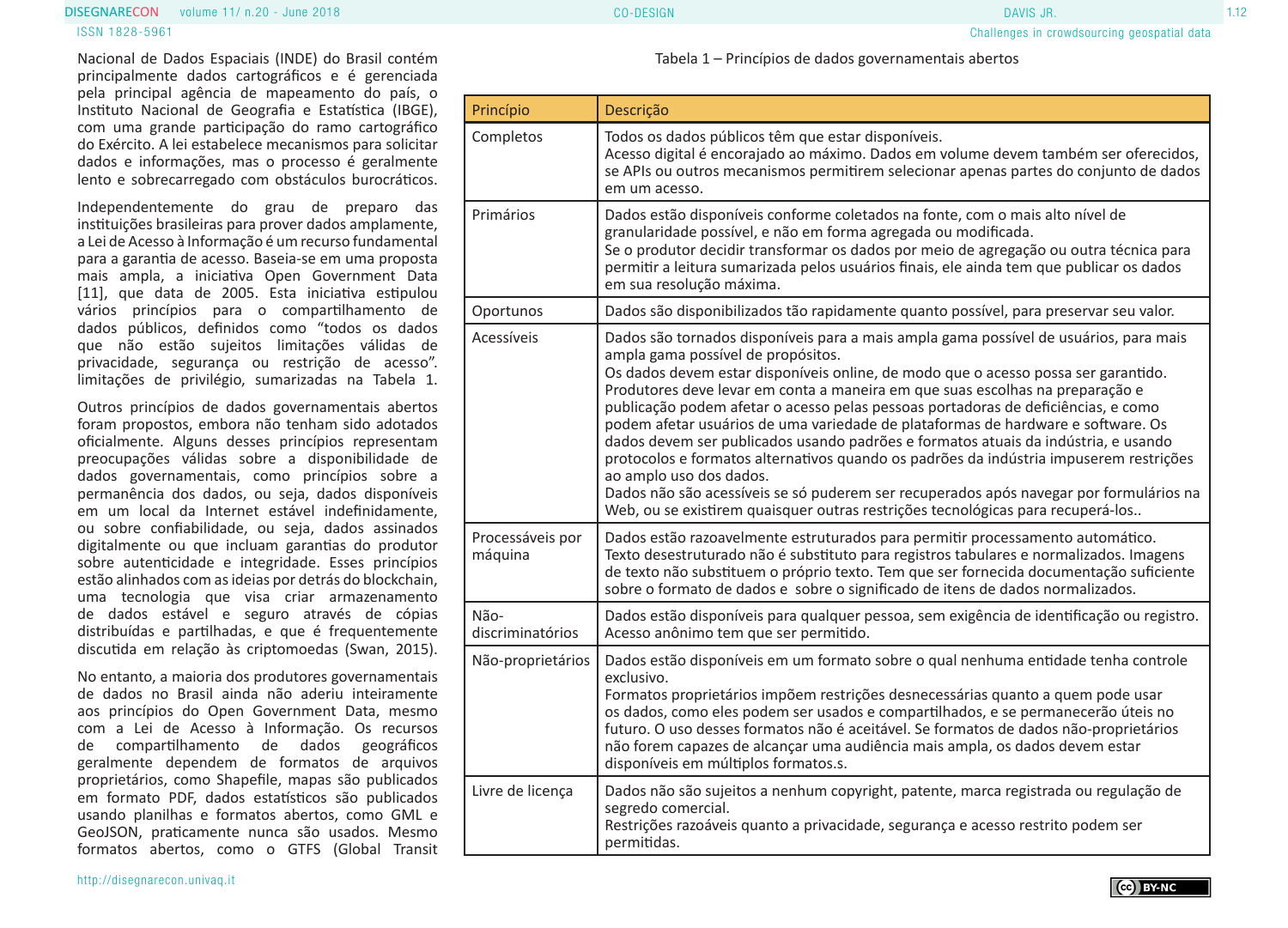#### volume 11/ n.20 - June 2018 CO-DESIGN 1.13 ISSN 1828-5961 **DISEGNARECON** volume 11/ n.20 - June 2018 **CONFINITION** CO-DESIGN CO-DESIGN **CO-DESIGN**

Feed Specification) [12], raramente são usados, e alguns conjuntos de arquivos publicados, como os da cidade de Belo Horizonte [13], estão incompletos no momento da redação deste texto. A noção de publicação de dados geoespaciais em serviços da Web é limitada às IDEs que estão em operação, e não existem APIs públicas para elementos de informação básicos, como endereços urbanos e rotas de trânsito.

Nesse sentido, nosso grupo de pesquisa tem trabalhado na avaliação da integração de fontes de dados oficiais e voluntárias em diversos assuntos. Wenceslau et al. (2017) discutem a integração do catálogo oficial de empresas (contribuintes) na cidade de Belo Horizonte, fornecido pelo governo local a partir dos dados tributários da cidade, com a localização e descrição de atividades econômicas catalogadas em fontes on-line como Google Places, Foursquare e Yelp. Os resultados mostram que, em algumas categorias, até 75% das empresas encontradas em registros de crowdsourcing correspondem ao que consta no conjunto de dados oficial, enquanto em outras categorias o número de correspondências é próximo de zero. A maior correspondência em categorias relacionadas a comércio e serviços indica que os dados oficiais podem ser substituídos com sucesso pelo crowdsourcing em muitas situações, incluindo o cálculo do Índice de Qualidade de Vida Urbana da cidade (Rodrigo Smarzaro, de Lima, & Davis Jr, 2017; R Smarzaro, Lima, & Davis Jr., 2017).

Santos, Davis Jr., & Smarzaro (2017) apresentam um estudo que visa a integração de dados sobre acidentes de trânsito na cidade de Belo Horizonte (uma versão anterior do estudo pode ser encontrada em (Santos, Davis Jr., & Smarzaro , 2016)). As fontes são os boletins de ocorrência oficiais sobre acidentes de trânsito, fornecidos pela polícia e pela autoridade de trânsito, e as notificações do usuário sobre acidentes no Waze. Os resultados mostram que apenas cerca de 9% dos acidentes relatados pelos usuários do Waze correspondem a acidentes reportados nos boletins de ocorrência oficiais. Dentro do mesmo período de um ano, os registros do Waze deduplicados superam os relatórios oficiais em 2,5 vezes, e o conjunto de dados integrado contém 3,6 vezes mais acidentes do que os registros oficiais. A análise espacial de cada conjunto de dados indica que os registros oficiais se

concentram em áreas de renda mais alta, enquanto os acidentes reportados no Waze se concentram nas principais vias de trânsito. Isso permitiu que os autores do estudo especulassem que os registros oficiais são limitados principalmente a situações nas quais os motoristas envolvidos precisam de um documento oficial para fins de seguro, enquanto os usuários do Waze relatam principalmente acidentes que causam um impacto maior no tráfego. Aglomerações de acidentes, que podem indicar locais nos quais as autoridades precisariam melhorar as condições locais quanto à sinalização e fiscalização, são amplamente diferentes entre os dois conjuntos de dados.

Figura 2 – Acidentes de trânsito em Belo Horizonte, Brasil, segundo dados oficiais (BHTrans) e voluntários (Waze). Fonte: (Santos et al., 2017)

Estes exemplos indicam apenas os desafios e as consequências potencialmente positivas de ser capaz de encontrar, obter e integrar dados de fontes múltiplas e heterogêneas. A ideia geral é combinar a confiabilidade e a ampla cobertura que caracterizam as fontes oficiais, baseadas em processos administrativos e organizacionais definidos e sistemáticos, com as características dinâmicas, opinativas e muitas vezes imprecisas das informações fornecidas pelos cidadãos, que abrangem aspectos que não são cobertos pelas fontes oficiais. Nossos estudos preliminares demonstram que a combinação de tais fontes pode ser muito mais ampla do que os dados oficiais, ou seja, dados voluntários podem expandir, aprimorar, complementar ou substituir dados oficiais, dependendo do tema e da metodologia de coleta de dados usada (J. L. C. Borges, Jankowski, & Davis Jr., 2016).

Existem problemas, no entanto, com o timing das alternativas: dados oficiais podem ser mais difíceis de obter, em um processo que pode levar um tempo significativo, especialmente enquanto APIs e IDEs não estiverem amplamente disponíveis (J. Borges, Jankowski, & Davis, 2015 ). Quando este for o caso, os dados voluntários podem ser usados como proxy, antecipando o que os dados oficiais poderão vir a mostrar em um futuro próximo, quando forem liberados (vide Gomide et al. (2011), para um estudo sobre o uso de tweets georeferenciados – um tipo

http://disegnarecon.univaq.it

de crowdsourcing passivo – sobre dengue como um alerta antecipado para o surto da doença, a ser mais tarde confirmado por registros oficiais).

Considere-se um exemplo envolvendo mobilidade urbana. A Tabela 2 lista vários conjuntos de dados que podem ser obtidos de forma mais adequada a partir de fontes oficiais, em comparação com outros dados de interesse para esse problema que podem ser obtidos usando apenas ferramentas e técnicas de crowdsourcing. Uma autoridade de trânsito que queira melhorar seu gerenciamento de ativos de mobilidade precisaria combinar ambas as colunas, mantendo seus investimentos em mapeamento sistemático e em informações geográficas associadas a seus processos de trabalho, e criando iniciativas de crowdsourcing, a serem disseminadas pelos usuários do sistema e combinadas com registros oficiais. Além disso, a autoridade pública precisaria fornecer feedback aos cidadãos que contribuem com dados válidos, tanto demonstrando que os dados de crowdsourcing são realmente usados, como reagindo prontamente a denúncias ou indicações de problemas de qualidade de serviço.

### 4.DISCUSSÃO: DESAFIOS E DIFICULDADES

Pode ser tentador colocar todo o fardo da ampla e sistemática abertura de dados públicos sobre os ombros das organizações públicas. No entanto, para os governos, a abertura de dados não é livre de custos. Johnson, Sieber, Scassa, Stephens & Robinson (2017) identificam os custos diretos e indiretos do provimento de dados abertos e propõem uma discussão sobre esses custos. Johnson et al. argumentam que há poucas evidências para sustentar alegações de que a abertura de dados leva à participação do cidadão, embora a transparência seja benéfica em muitos aspectos conhecidos. Os autores levantam um argumento importante e válido: publicar e manter grandes volumes, atualizados, de dados complexos, legíveis por máquina pressupõe a capacidade dos usuários de lidar com esses dados, especialmente em um momento em que a alfabetização em dados é amplamente reconhecida como um desafio social. A abertura de dados pode reforçar a exclusão digital, uma vez que as organizações privadas e os cidadãos com maior nível educacional tendem a beneficiar-se

(cc) BY-NC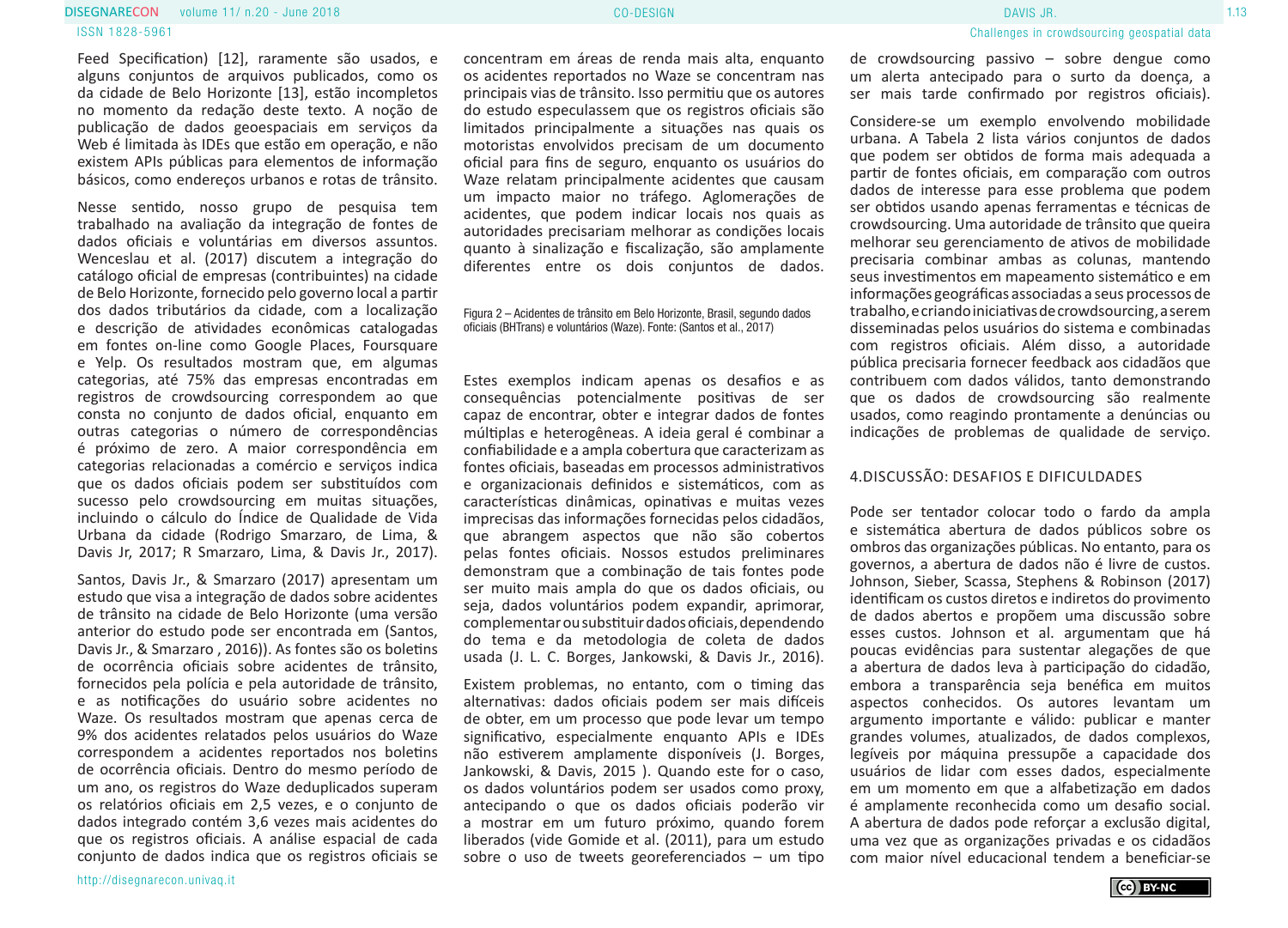#### volume 11/ n.20 - June 2018 Processes and the control of the CO-DESIGN Processes and the control of the control of the control of the control of the control of the control of the control of the control of the control of th **DISEGNARECON** volume 11/ n.20 - June 2018 **CONFINITION CONFIDENTIAL CO-DESIGN CO-DESIGN CO-DESIGN CO-DESIGN**

ISSN 1828-5961

dela mais do que o cidadão comum. A padronização pode ter um efeito positivo, mas há uma enorme necessidade de lidar com a heterogeneidade de fontes, em parte causada pela variedade de métodos de coleta de dados, e criar melhores técnicas de integração.

Além disso, Johnson et al. ressaltam que dados abertos que não lidam com questões de privacidade podem até prejudicar os cidadãos. Isso imediatamente levanta uma discussão sobre o compromisso entre a necessidade de transparência governamental e a necessidade de proteger as pessoas do uso ilícito de dados, e sobre situações nas quais os tomadores de decisão poderiam desequilibrar esses critérios em direção ao seu interesse político. Janssen (2012) argumenta que os dados abertos devem ser vistos como um insumo para os esforços de abertura governamental, nos quais ações são tomadas na busca da transparência, abertura, prestação de contas e acessibilidade. Johnson et al. (2017) concluem que desafios duradouros à garantia de acesso aos dados podem ter pouco a ver com a sua abertura e estão mais ligados a questões de formato, conhecimento técnico necessário, padronização entre jurisdições, bem como completeza dos dados e preocupações com qualidade. Em nosso ponto de vista, tais desafios devem ser

ativamente perseguidos, e a criação de aplicativos fáceis de usar e que empregam dados abertos governamentais pode empoderar os cidadãos com ferramentas com as quais podem superar limitações individuais, viabilizando sua participação na tomada de decisão (Davis Jr., Fonseca, & Câmara, 2009).

Sieber & Haklay (2015) levantam outro ponto importante a respeito de informação geográfica voluntária. Eles argumentam que dados de crowdsourcing não podem ser considerados uma fonte de dados como qualquer outra, já que não estão livres de implicações sociais. Concordamos com esse ponto de vista e consideramos que tanto os projetistas de aplicativos de crowdsourcing quanto os usuários dos dados gerados pelos voluntários precisam ter em mente as várias limitações dessa fonte de dados. A literatura sobre crowdsourcing e VGI reforça enfaticamente a noção de que dados providos por voluntários podem ser enviesados, incompletos, imprecisos e abrangendo apenas uma parte do espaço de interesse. No entanto, devemos perceber que, em muitas situações, e para muitos temas, a multidão pode ser a melhor – ou a única – fonte de dados importantes. Como resultado, qualquer agenda de pesquisa futura sobre dados geográficos voluntários ou de crowdsourcing

| Dados Oficiais                                                                                                                                                                                                                                                                                                 | Dados de crowdsourcing                                                                                                                                                                                                                                                                                                                                                                                                                                                                 |
|----------------------------------------------------------------------------------------------------------------------------------------------------------------------------------------------------------------------------------------------------------------------------------------------------------------|----------------------------------------------------------------------------------------------------------------------------------------------------------------------------------------------------------------------------------------------------------------------------------------------------------------------------------------------------------------------------------------------------------------------------------------------------------------------------------------|
| Malha viária<br>Enderecamento urbano<br>Malha de circulação de veículos<br>Pontos parada de ônibus, estações de metrô<br>Itinerários de ônibus e metrô<br>Quadros de horário de ônibus e metrô<br>Bloqueios de ruas planejados<br>Intervenções e obras públicas planejadas<br>Acidentes de trânsito<br>Tarifas | Velocidade instantânea de ônibus<br>Verificação do quadro de horários<br>Qualidade dos veículos e limpeza<br>Avaliação da qualidade dos serviços prestados<br>Avaliação do conforto das viagens<br>Bloqueios de vias não planejados<br>Engarrafamentos de trânsito<br>Incidentes de segurança no transporte<br>Acidentes de trânsito<br>Pontos de interesse para viagens<br>Rotas de bicicletas<br>Ruas caminháveis e pontos de visada<br>Denúncias de crimes e problemas de segurança |

lidar adequadamente com dados produzidos pelos cidadãos, projetando de modo a levar em conta suas limitações e considerando tais limitações em seu uso.

Argumentamos que uma das principais vantagens potenciais dos dados de crowdsourcing é a sua disponibilidade em curto prazo, principalmente para aplicações dinâmicas. No entanto, devemos reconhecer que lidar com fluxos de dados em tempo real pode ser ainda mais difícil, especialmente quando esses dados são usados em análises e acumulados para instruir a criação de políticas públicas. Há um contraste imediato com o big data obtido por extensas redes de sensores, e o aviso emitido por Sieber & Haklay (2015) vem imediatamente à mente para nos lembrar que os cidadãos podem servir como sensores (Michael F. Goodchild, 2007), mas sua natureza é fundamentalmente diferente do comportamento dos dispositivos de hardware.

Embora as perspectivas de participação popular em iniciativas de crowdsourcing e crowdsensing sejam positivas, a disponibilidade imediata de dados públicos de organizações governamentais brasileiras ainda é limitada a alguns casos de sucesso e a alguns projetos em andamento. Para atender aos requisitos da Lei de Acesso à Informação, sites ou recursos de Web GIS simples não são suficientes, pois não há metadados e, geralmente, só se consegue visualizar e interagir, mas não baixar os dados em formato não proprietário e legível por máquina. Infraestruturas de Dados Espaciais são mais adequadas nesse aspecto, mas a ênfase excessivamente cartográfica em alguns deles, como a Infraestrutura Nacional de Dados Espaciais (INDE) [14] brasileira pode inibir alguns tipos de uso.

Outras iniciativas brasileiras relevantes e referenciais de provimento de dados espaciais incluem a IDE ambiental do estado de São Paulo [15], a IDE do estado da Bahia [16], e outros recursos que, embora não estejam organizados na forma de uma IDE, dão acesso a amplos conjuntos de dados espaciais úteis, como nos casos dos portais de dados abertos das cidades de São Paulo [17] e Belo Horizonte [18]. Internacionalmente, o padrão-ouro para IDEs é o projeto INSPIRE [19], da Comissão Europeia, e provedores de dados abertos governamentais tais